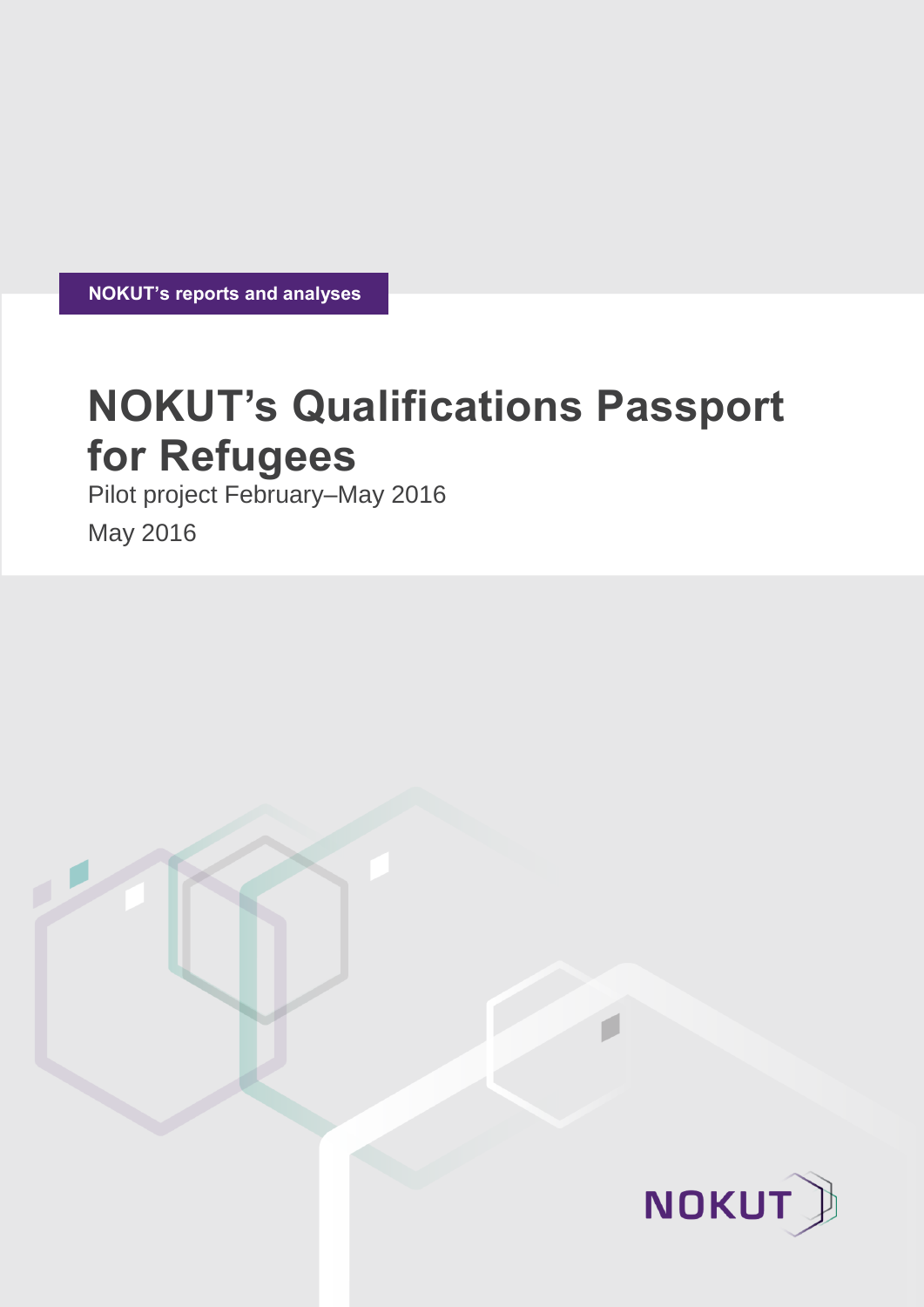NOKUT's work should contribute to society's trust in the quality of Norwegian higher education and higher vocational education, as well as recognized foreign higher education. Through a series of reports, "NOKUT's reports and analyses", we seek to contribute to increased knowledge about conditions within higher education and higher vocational education that are of importance to the quality of studies, and to provide increased knowledge about conditions concerning recognition of foreign education in Norway. Data for the reports are obtained through NOKUT's activities within evaluation, accreditation and recognition, or as a result of specific projects.

We hope our analyses and results may be of use in the work on recognition of foreign education, and that it can provide ideas and stimulus for the educational institutions' work on quality assurance and further development of the offered studies.

| <b>Title:</b>         | <b>NOKUT's Qualifications Passport for Refugees</b> |
|-----------------------|-----------------------------------------------------|
| $\mathbf{Author(s):}$ | Marina Malgina and Stig Arne Skjerven               |
| Date:                 | 2016.05.31                                          |
| <b>Reportnumber:</b>  | 2016-1                                              |
| <b>ISSN-nbr</b>       | 1892-1604                                           |



[www.nokut.no](http://www.nokut.no/)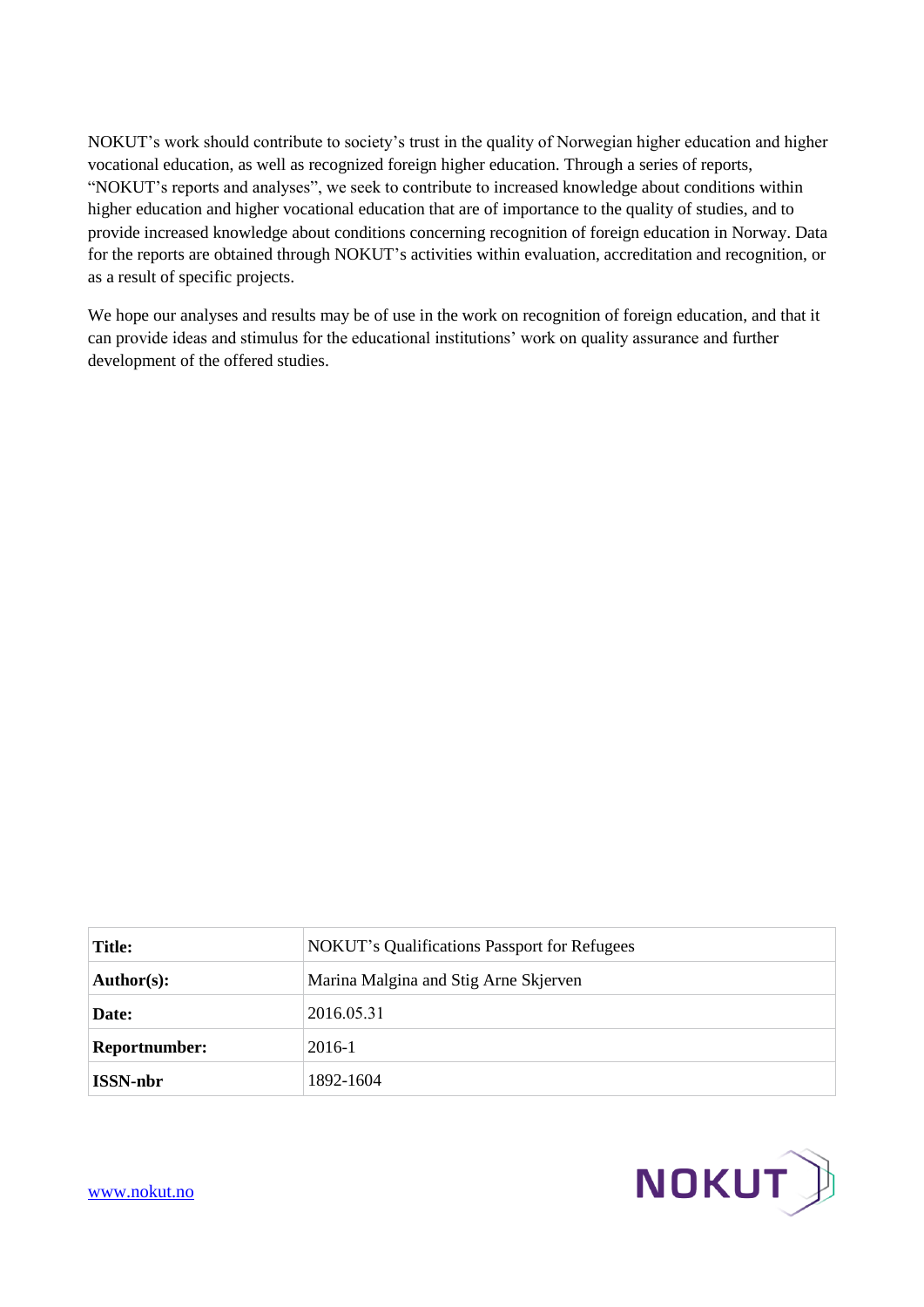## **Preface**

In this report, NOKUT will summarize experiences from a pilot project for evaluation of foreign qualifications for refugees, persons in refugee-like situations and persons without verifiable documentation, carried out in the time-period February–May 2016.

Several international stakeholders focus on Norway as a pioneer in the work on recognition of refugees' qualifications. NOKUT has extensive experience in this field, especially through the UVDprocedure, NOKUT's recognition procedure for persons without verifiable documentation, which is specifically adapted for refugees.

NOKUT is presenting a proposal for a new type of evaluation procedure, as a supplement to the existing recognition procedures. The new procedure is based on the method developed and tested in the pilot project. The method, on which the pilot project is based, corresponds to the proposal from NOKUT and UK NARIC on a *European Qualifications Passport for Refugees*.

We have gained many positive experiences through this project. These experiences will be adapted into further work with this group of applicants.

NOKUT hopes that this report will be a useful input into the further work of national and international agents on the development of better and more including offers of recognition services for refugees, persons in a refugee-like situation and persons without verifiable documentation.

Oslo, 31. May 2016

TejeMeter

Terje Mørland Director General, NOKUT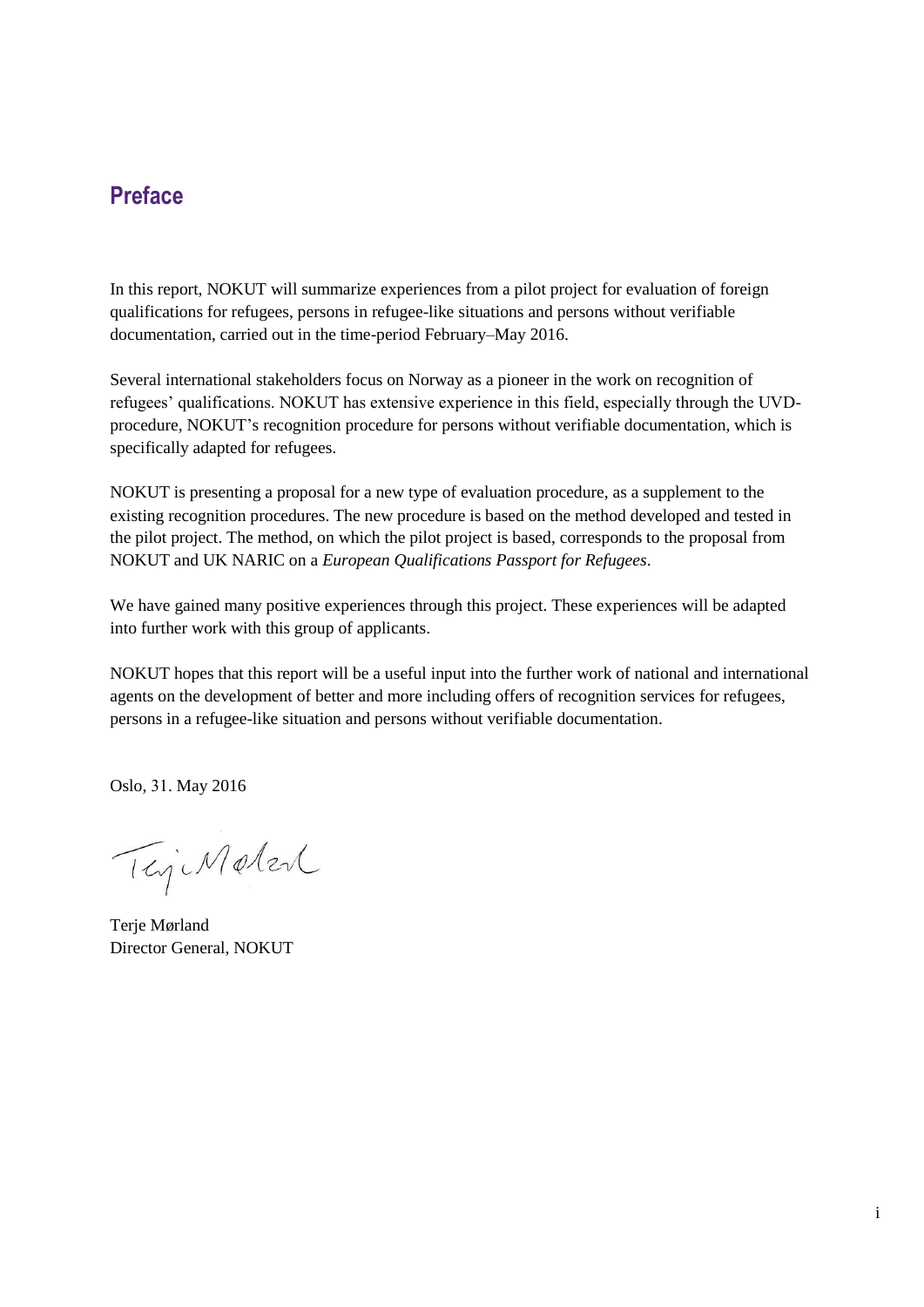# **Synopsis**

#### *The need for a new recognition scheme*

In 2015, Norway, as well as many other countries in Europe, experienced a significant increase in the number of refugees. As a result, the number of refugees with qualifications who will apply for NOKUT's General Recognition is expected to increase significantly in 2016, as well as in 2017. From Syria alone, close to 1,000 applicants can be expected in the coming year. Simultaneously, NOKUT is seeing an increase in the number of applicants from other refugee countries, such as Eritrea. Many of the refugees who apply for NOKUT's recognition are unable to document their qualifications, and must therefore be referred to the UVD-procedure, NOKUT's recognition procedure for persons without verifiable documentation, which is specifically adapted for refugees. The UVD-procedure, which includes the use of expert evaluations and extensive testing, is very time- and resource demanding. The UVD-procedure also presupposes the following three requirements:

- The applicant must possess sufficient language proficiency in English, Norwegian or another Scandinavian language.
- The applicant must have permanent residency in Norway.
- The applicant must possess a completed qualification within higher education.

NOKUT is now seeing that an expanding group of refugees are facing challenges in fulfilling the three requirements. In order to be prepared for a situation in which large groups of refugees are left without a possibility for recognition, NOKUT has completed a pilot project in order to test a new methodology for evaluation of refugees' qualifications.

#### *The content of NOKUT's Qualifications Passport for Refugees*

The pilot project was carried out in the period February–May 2016. During this period, a total of 20 qualifications passports were issued. Participants were chosen from active applications pending with NOKUT, for whom the application for General Recognition through the UVD-procedure could not be completed with a legally binding decision.

NOKUT's Qualifications Passport for Refugees is a standardized statement from NOKUT containing information about the applicant's highest completed qualification, work experience and language proficiency, in addition to advice and guidance about the road ahead. The document contains information on the documentation that formed the basis for the individual assessment.

NOKUT's Qualifications Passport for Refugees is valid for a limited time, and has a validity of three years from the date of issue. The goal is that within this timeframe, applicants will have the opportunity to find employment or continue with further studies, improve their language proficiency or, if they still need to, apply for formal recognition or authorization.

#### *Method*

The methodology used for the evaluation of this group of applicants is based on elements developed through NOKUT's UVD-procedure, as well as the proposal on European Qualifications Passport for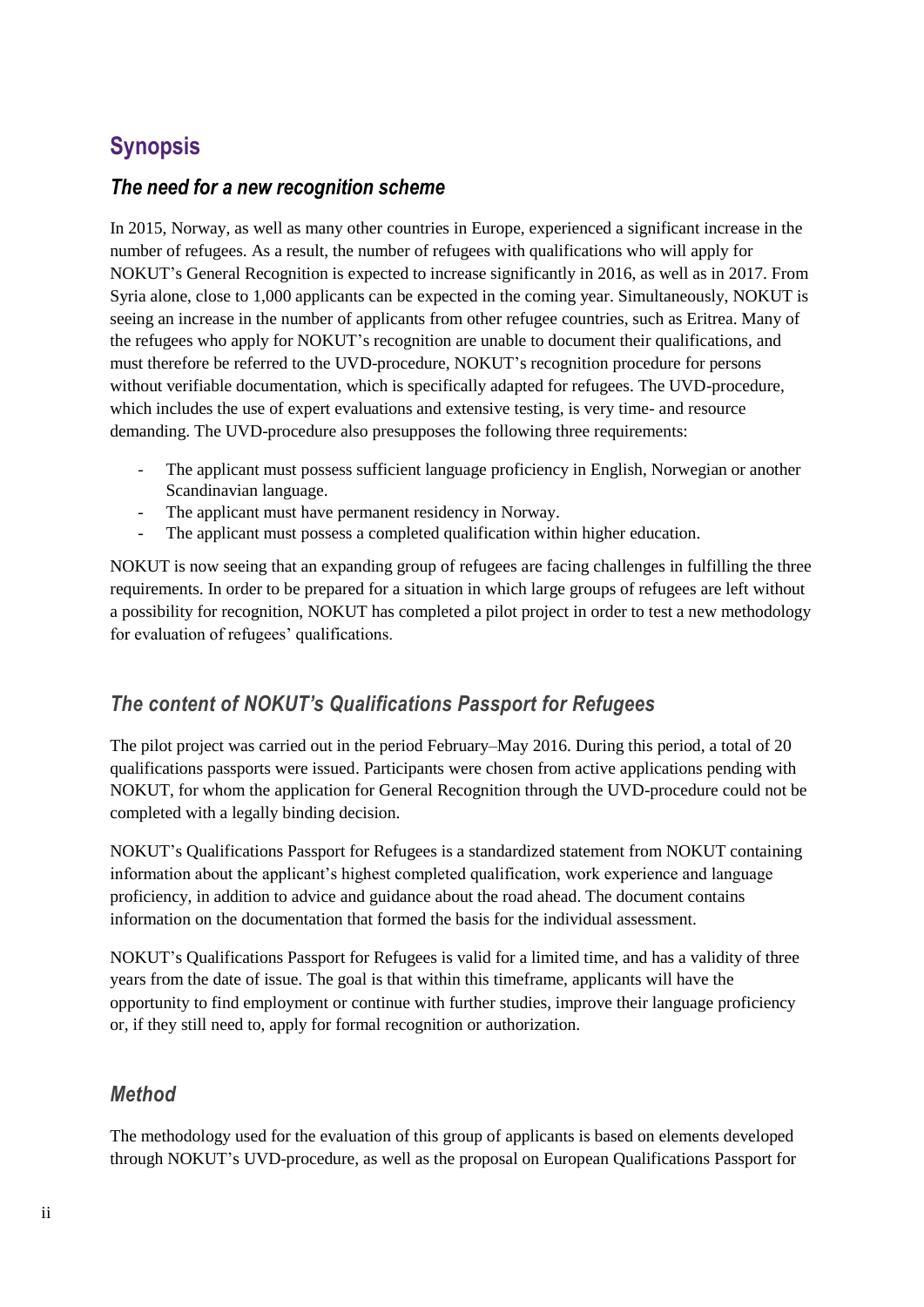Refugees developed by NOKUT and our British sister office, UK NARIC. The method is a combination of the evaluation of available documentation, and a structured interview with the applicant carried out by experienced case officers.

The aim of the Pilot project was to assess whether the qualifications passport could be established as a possible supplement in the increasing number of cases in which the existing recognition procedures resulting in a legally binding decision from NOKUT cannot be utilized.

#### *Experiences and feedback from users*

The end users of NOKUT's Qualifications Passport for Refugees will primarily be the following three groups: employers, the integration sector and higher education institutions. With this in mind, NOKUT conducted interviews in focus groups with representatives from each of these three groups. The feedback from the focus groups was positive and constructive. The members of the focus groups stated that the qualifications passport has the potential to be an effective tool. The feedback and input from each of the focus groups have been actively utilized in further development of the final document, which we have called NOKUT's Qualifications Passport for Refugees.

Simultaneously, a short survey on how the candidates themselves perceived the process of obtaining the qualifications passport was conducted. The feedback from the candidates indicates that the qualifications passport is seen as a valuable offer, and that the evaluation process had made them more aware of their qualifications, and of which competences they should use as a basis for further activities.

# *NOKUT's Qualifications Passport for Refugees is suggested as a new permanent scheme to supplement existing recognition procedures*

Based on the experiences gained from the pilot project, it has been concluded that the model of recognition tested can be made into a permanent scheme to supplement NOKUT's existing recognition procedures. The establishment of NOKUT's Qualifications Passport for Refugees as a permanent scheme will benefit both the refugees affected, and society as a whole. Refugees with higher education who fall short of the requirements for NOKUT's other recognition procedures will be given a real option from NOKUT to have their qualifications evaluated, in addition to advice about the road ahead. This may prove positive for further integration. Furthermore, the document has the potential to give the integration sector, employers and higher education institutions standardized and quality assured assistance in their assessments of adapted measures.

Compared to the UVD-procedure, the costs of issuing a qualifications passport will be significantly lower. While a UVD-evaluation has an average requirement for resources of about 50,000 NOK, the experiences from the pilot project indicate that the average cost of issuing a qualifications passport will be around 5.000 NOK.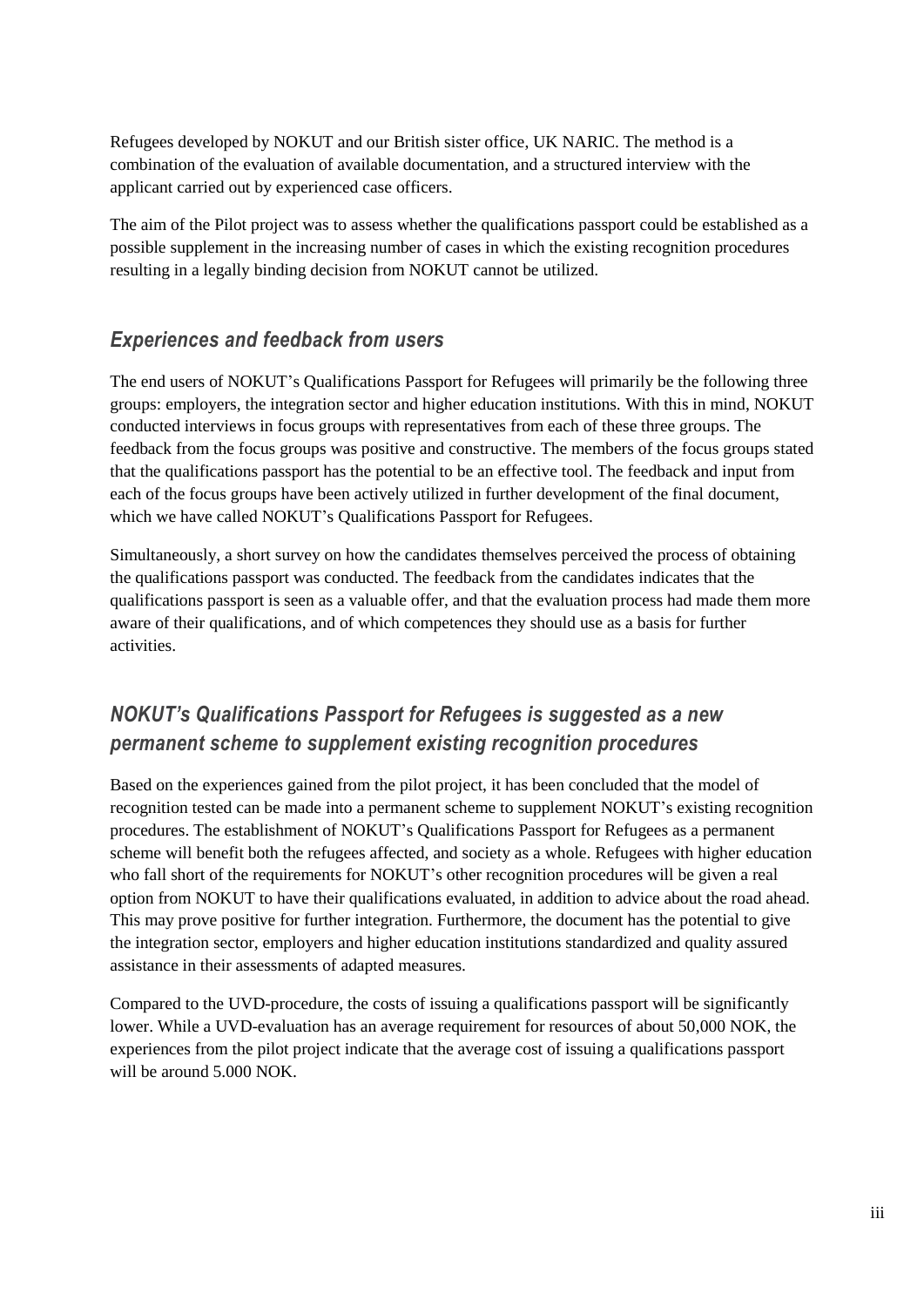## **Image of NOKUT's Qualifications Passport for Refugees**

|                                                                                                                    | NOKUT                                                                                                                                                                                                         |
|--------------------------------------------------------------------------------------------------------------------|---------------------------------------------------------------------------------------------------------------------------------------------------------------------------------------------------------------|
|                                                                                                                    | NOKUTs kvalifikasjonspass for flyktninger – UVDxxx/KPXX                                                                                                                                                       |
| dokumentasjon og intervju og er ikke verifisert ved lærestedet.                                                    | Vurderingen av nedenstående kvalifikasjon er ikke et juridisk bindende vedtak, men en uttalelse som<br>skal være til hjelp i forbindelse med søknad om jobb og studier. Vurderingen er basert på tilgjengelig |
| Utstedt:<br>Gyldig til:                                                                                            | <u>XX.XX.XXXX</u><br><b>XX.XX.XXXX</b>                                                                                                                                                                        |
| Navn:                                                                                                              | xx xx                                                                                                                                                                                                         |
| Født:                                                                                                              | <u>XX.XX.XXXX</u>                                                                                                                                                                                             |
| Fødested:                                                                                                          | xx,xx                                                                                                                                                                                                         |
| Høyeste oppnådde kvalifikasjon:                                                                                    | År: navn på kvalifikasjon, lærested,<br>land                                                                                                                                                                  |
| Nivåplassering:                                                                                                    | En utdanning på dette nivået har<br>normalt en godkjenningsramme på X<br>år, og kan innplasseres på nivå <mark>X</mark> i<br>Kvalifikasjonsrammeverket <sup>1</sup>                                           |
| Fagområde:<br>Relevant arbeidserfaring:                                                                            | Ar-Ar: XXXX <sup>2</sup>                                                                                                                                                                                      |
| Språk:<br>Morsmál:<br>Undervisningsspråk:<br>Arbeidsspråk:<br>Norsk:<br>Engelsk:<br>Annet:<br>Råd om veien videre: | хх<br>хχ<br>хχ<br>xх<br>xx                                                                                                                                                                                    |
| Vurderingen gjennomført av:                                                                                        | MHL/MDE/MJE<br>SEI<br>rådgiver<br>konsulent                                                                                                                                                                   |
| Dato: <mark>xx.xx.xxxx</mark><br>Sted: Lysaker                                                                     |                                                                                                                                                                                                               |
| kvalifikasjonsrammeverk-for-livslang-laring/Nivaer/                                                                | $^1$ Mer informasjon om nivåer i Kvalifikasjonsrammeverket finner du på baksiden av dette dokumentet og på<br>nettsidene til NOKUT http://www.nokut.no/no/Fakta/Det-norske-utdanningssystemet/Nasjonalt-      |
|                                                                                                                    | <sup>2</sup> Arbeidserfaringen dokumentert ved Arbeidserfaringen er ikke dokumentert<br>Nasjonalt organ for kvalitet i utdanningen<br>Postboks 578, 1327 Lysaker   Drammensveien 288                          |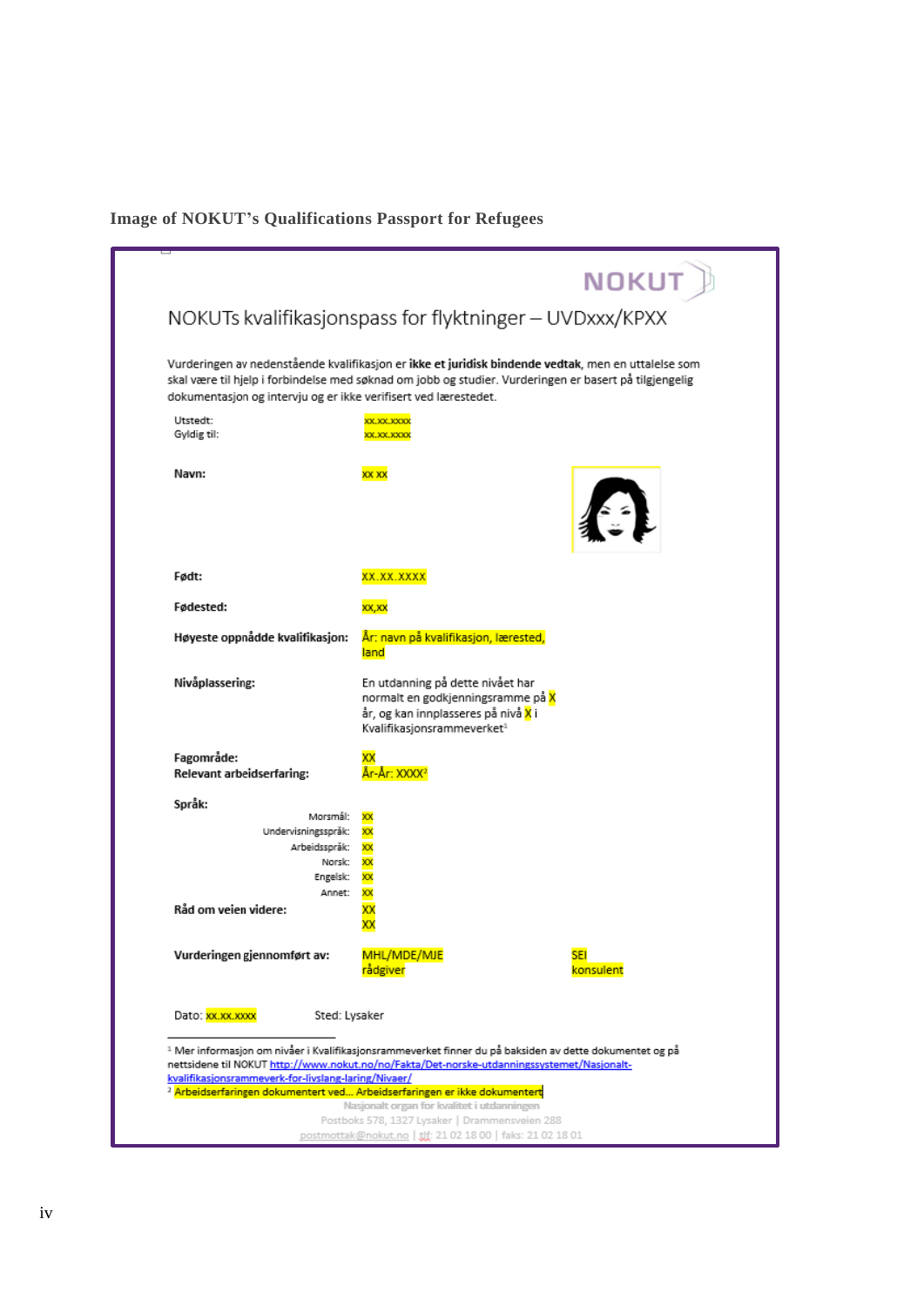# **Table of contents**

| $\mathbf{1}$   |       |                                                                                                                                                                                     |  |
|----------------|-------|-------------------------------------------------------------------------------------------------------------------------------------------------------------------------------------|--|
|                | 1.1   |                                                                                                                                                                                     |  |
|                | 1.2   |                                                                                                                                                                                     |  |
|                | 1.3   |                                                                                                                                                                                     |  |
| $\overline{2}$ |       |                                                                                                                                                                                     |  |
|                | 2.1   |                                                                                                                                                                                     |  |
|                | 2.2   |                                                                                                                                                                                     |  |
|                | 2.3   |                                                                                                                                                                                     |  |
|                | 2.4   |                                                                                                                                                                                     |  |
| $\mathbf{3}$   |       |                                                                                                                                                                                     |  |
|                | 3.1   |                                                                                                                                                                                     |  |
|                | 3.2   |                                                                                                                                                                                     |  |
|                | 3.2.1 |                                                                                                                                                                                     |  |
|                | 3.2.2 | NOKUT's General Recognition - The UVD procedure - interview based<br>method 8                                                                                                       |  |
|                | 3.3   |                                                                                                                                                                                     |  |
|                | 3.4   | The need for a new kind of evaluation service to a constantly increasing group of<br>refugees who will not be eligible for NOKUT's already established recognition procedures<br>10 |  |
| 4              |       | <b>NOKUT's Qualifications Passport for Refugees - content and evaluation process. 11</b>                                                                                            |  |
|                | 4.1   |                                                                                                                                                                                     |  |
|                | 4.2   | Information in NOKUT's Qualifications Passport for Refugees  11                                                                                                                     |  |
|                | 4.3   |                                                                                                                                                                                     |  |
|                | 4.4   |                                                                                                                                                                                     |  |
|                | 4.5   |                                                                                                                                                                                     |  |
|                | 4.6   |                                                                                                                                                                                     |  |
|                | 4.7   |                                                                                                                                                                                     |  |
| 5              |       | Suggestion for a new scheme as a supplemet to existing recognition procedures 17                                                                                                    |  |
|                | 5.1   |                                                                                                                                                                                     |  |
|                | 5.2   |                                                                                                                                                                                     |  |
|                | 5.3   | Resource requirements in connection with implementation of a potentially                                                                                                            |  |
|                |       |                                                                                                                                                                                     |  |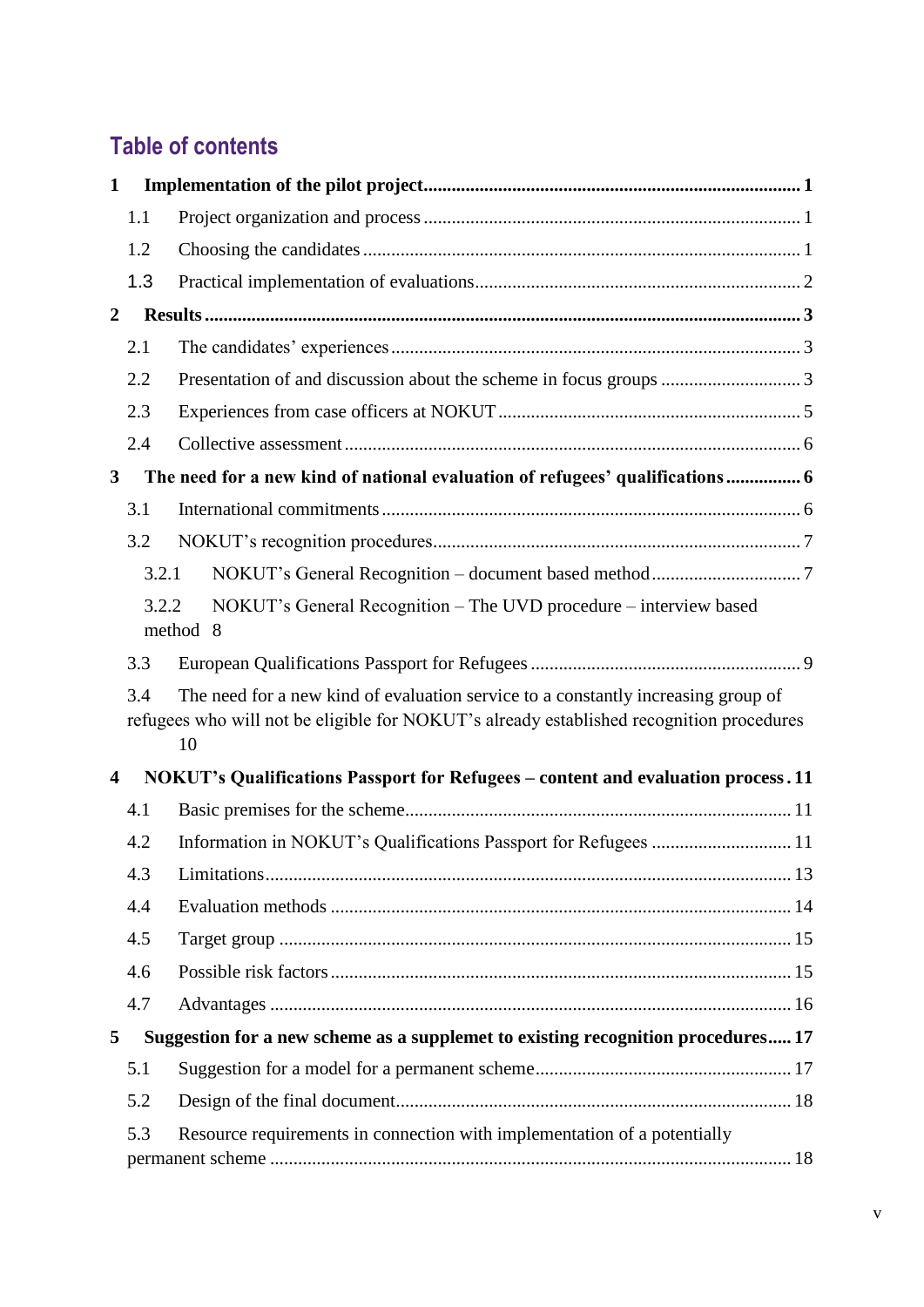# <span id="page-7-0"></span>**1 Implementation of the pilot project**

#### <span id="page-7-1"></span>*1.1 Project organization and process*

Between February and May 2016, NOKUT conducted a pilot project in order to test a methodology for a new type of evaluation of refugees' qualifications – NOKUT's Qualifications Passport for Refugees. The pilot project was rooted in NOKUT's plan for 2016, passed by NOKUT's board.

Six NOKUT case officers were involved in the implementation of structured interviews and issuing of Qualifications Passports. The case officers' experiences are summarized in section 2.3 of this report. The project manager was Head of Section of the Section for Recognition of Refugees' Qualifications, Marina Malgina. The project owner was Director of Foreign Education, Stig Arne Skjerven.

The pilot project included candidates who have applied for NOKUT's General Recognition, but who could not be granted a legally binding decision through the UVD-procedure, due to either nonverifiable documentation for incomplete studies, insufficient language proficiency, or non-permanent residency.

In the final stage of the project, a short survey was conducted regarding the candidates' experience with the process around the Qualifications Passport. The candidates' experiences are summarized in section 2.1 of this report.

In the final phase of the pilot project, issued documents were presented to and discussed in focus groups with representatives from three groups of target users. The representatives came from higher education institutions, the labour market and the integration sector, respectively. The feedback and input were considered in connection with further development of the final document – NOKUT's Qualifications Passport for Refugees. The results are summarized in chapter 2 of this report.

## <span id="page-7-2"></span>*1.2 Choosing the candidates*

In connection with the implementation of the project, we chose to contact a total of 25 candidates who had applied for NOKUT's General Recognition, but who at the time were not eligible for receiving a legally binding decision through the UVD-procedure, due to partially completed studies, insufficient language proficiency or lack of a permanent residency in Norway.

Of the 25 invited candidates, three declined participation, and two did not respond to the invitation. Candidates for the pilot project were chosen after an initial evaluation in which it was established that NOKUT could place a high degree of trust in the presented educational documentation and/or descriptions of the course of the education.

20 candidates were issued NOKUT's Qualifications Passport for Refugees as a result of participation in this project. In everyday operations it is not considered plausible for all candidates to be issued a Qualifications Passport, as in all likelihood it will not be possible to place sufficient trust in educational documents and/or descriptions of the course of education for all candidates.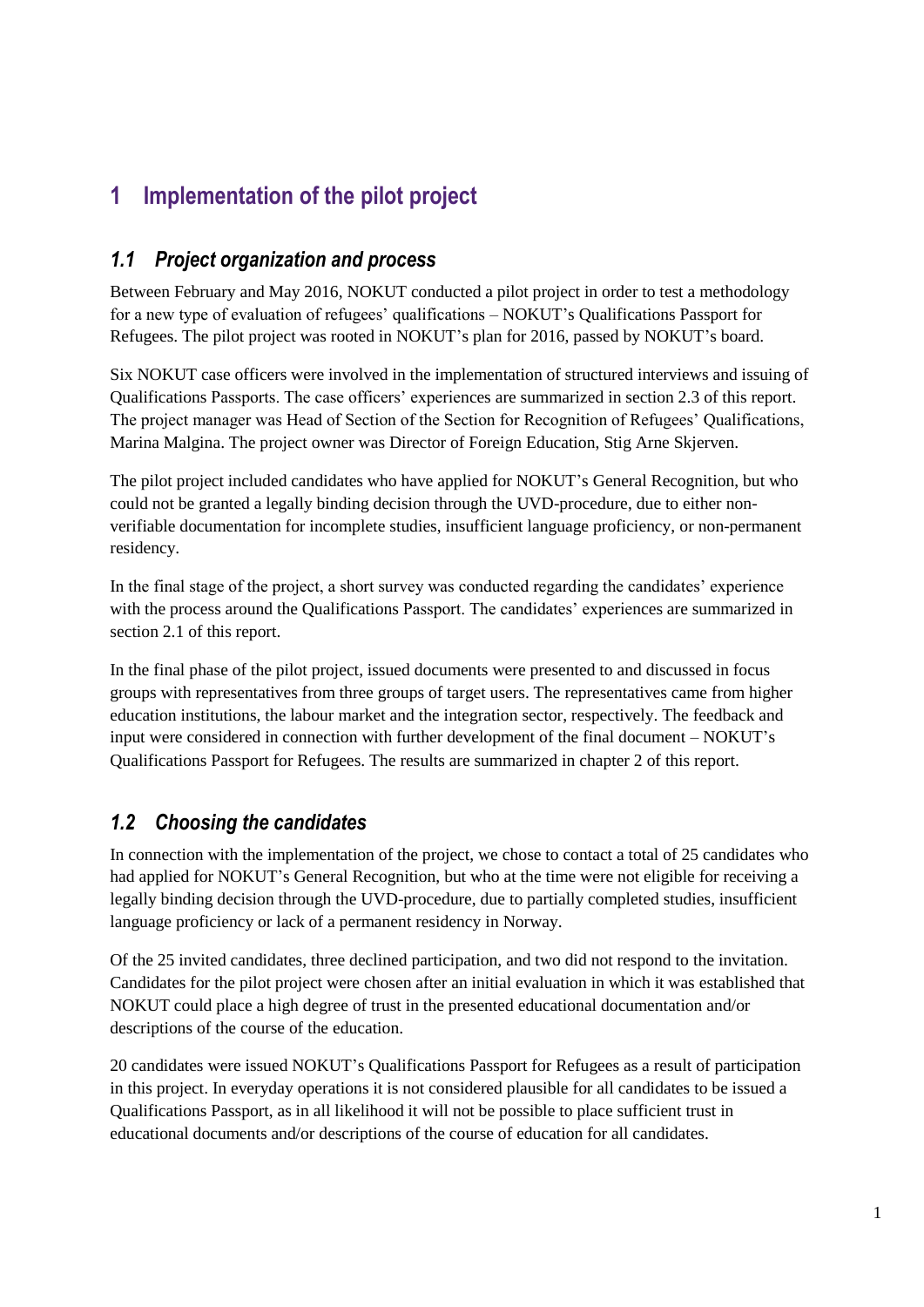#### *1.3 Practical implementation of evaluations*

<span id="page-8-0"></span>**Invitation to the interview –** All 20 candidates who accepted participation in the pilot project received an invitation to structured interviews, and written information about the new procedure. Of the 20 interviews, 11 were conducted face-to-face, and nine were conducted through Skype.

**Case preparation and document evaluation –** The head of section distributed the candidates to the case officers, who then conducted a document evaluation for each case. The evaluation of available documentation consisted of the following steps:

- Scrutinizing information in available educational documentation, coinciding with information in the survey form completed by the applicant.
- Checking and comparing information through available documents and case reports from NOKUT's archives.
- Checking information through available sources (books, databases, various kinds of reference books, contact with international colleagues).
- Reconstruction of missing documentation by means of previously treated cases and survey forms (when necessary).

The document evaluation was documented by completing the template for NOKUT's level placement, copies of documentation from similar cases (when necessary) and written notes with reference to sources of information.

**Conducting the interview** – Based on information collected in the document evaluation phase, the case was prepared for the interview phase, and the information was transcribed into standardized templates to conduct the interviews according to a set layout.

A structured interview with each candidate was conducted by two of NOKUT's experienced case officers. The duration of each of the interviews was up to one hour. Fifteen interviews were conducted in Norwegian, and five in English. There was no need for an interpreter in these cases.

**Issuing NOKUT's Qualifications Passport for Refugees** – Based on the report/minutes from the structured interview, NOKUT's Qualifications Passport for Refugees was issued. The processing time from the interview was conducted to the Qualifications Passport was issued was an average of three business days. The document is signed by both case officers who were present at the structured interview, and is quality assured by the Head of Section.

**NOKUT's use of resources** – Time and use of resources were measured in the cases of the last five of the 20 candidates who were issued the Qualifications Passport. At this time, NOKUT had consolidated the routines. It was only at this time NOKUT was realistically able to measure the use of time in both the preparatory phase (contacting the applicant, preparing the case, and document evaluation), structured interview conducted by two case officers, and residual work (development of a short summary of the interview and issuing of the Qualifications Passport).

On the basis of this, the time spent is estimated to maximum two business days per candidate. On average, the cost is consequently estimated to approx. 5.000 NOK per candidate, in some cases more if they consist of especially complicated and/or complex qualifications. In comparison, the resource requirement for a UVD-evaluation is on average about 50,000 NOK per candidate.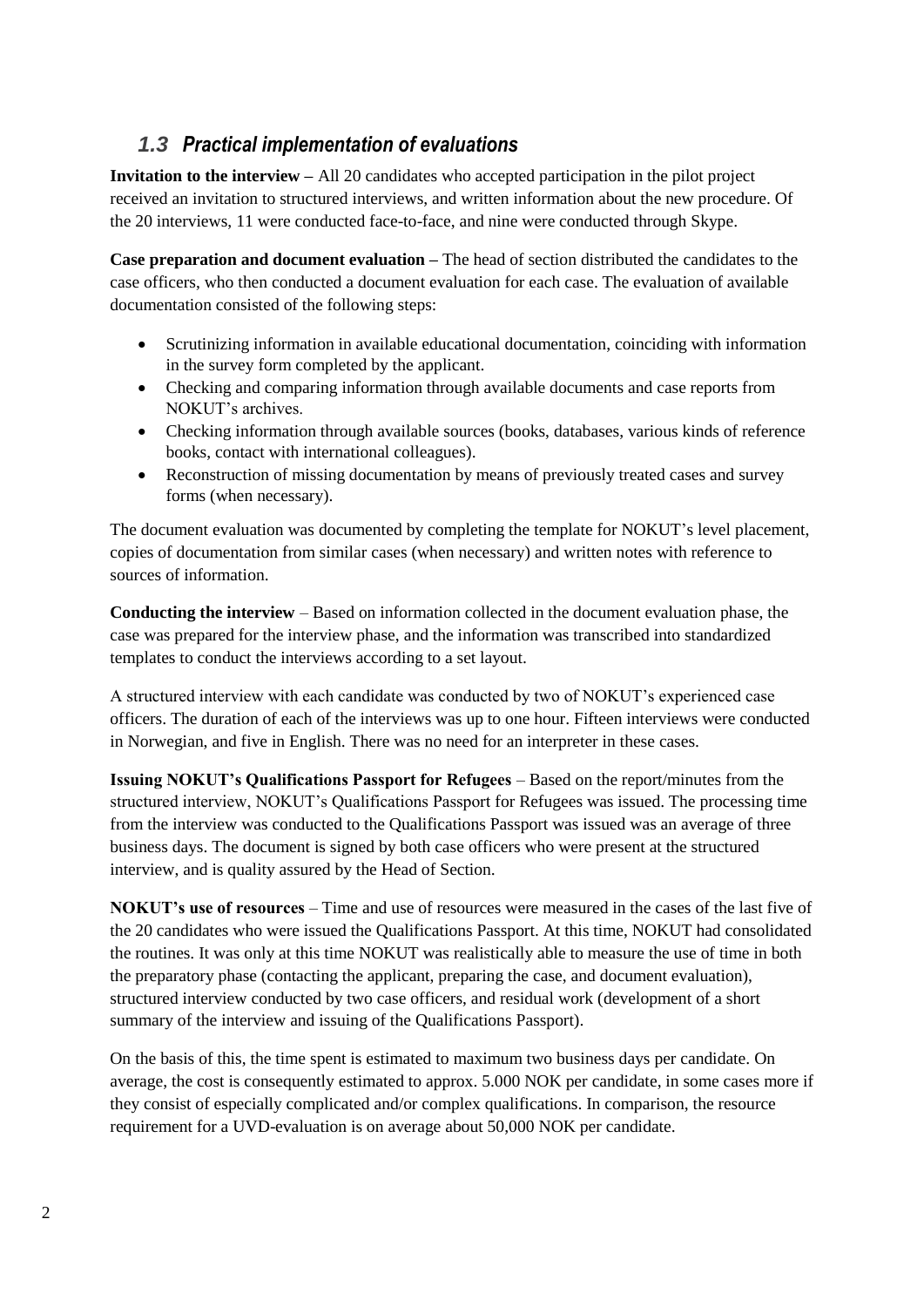# <span id="page-9-0"></span>**2 Results**

#### <span id="page-9-1"></span>*2.1 The candidates' experiences*

Twenty of NOKUT's Qualifications Passports for Refugees have been issued in the pilot project. The first 15 candidates were asked to participate in a short survey, with the aim to examine how the candidates perceived the process around the Qualifications Passport. Twelve of the 15 candidates accepted participation in this survey. Originally, the survey was also intended to collect information about how the candidates had utilized the Qualifications Passport, and tentatively how employers and educational institutions had received this. However, as only few weeks had passed since the candidates had received their Qualifications Passports, this part of the survey could not provide relevant answers.

Those candidates who were offered NOKUT's Qualifications Passport for Refugees because they do not yet fulfill the requirements to go through full evaluation in the UVD-procedure were asked if they understood why they initially had been referred to the UVD-procedure. All affected candidates answered that they understood the reasons for this, although some expressed a need for more information about the details.

The candidates were then asked how they perceived the structured interview for the Qualifications Passport, and about how they have perceived their contact with NOKUT as a whole. In this, all the candidates were exclusively positive in their response. Several commented on the fact that it was a positive experience to have interviews conducted, and several emphasized that this contributed to their feeling of being taken seriously. At the same time, they were very positive in their response to receiving a document from an authority like NOKUT, even though the evaluation was not a legally binding decision.

All the candidates also stated that they found it easy to understand the purpose of the document. Several commented that the document appeared structured and comprehensible. Several of the candidates clearly stated that they would be using the Qualifications Passport when looking for work and in connection with admission to studies in Norway.

Of the 12 interviewed candidates, three had incomplete education. These three will not be offered the possibility of proceeding to the UVD-procedure. The remaining nine confirmed that they are interested in returning and attempting to obtain complete recognition through the UVD-procedure once they fulfill all requirements for participation.

The conclusion drawn from the candidate survey is that the Qualifications Passport is perceived as a valuable service. Even if the survey sample is small, the responses show that they are consistently positive with regards to all stages of the process, even before they have had the time and opportunity to use the document.

#### <span id="page-9-2"></span>*2.2 Presentation of and discussion about the scheme in focus groups*

In the final phase of the pilot project, issued documents were presented and discussed in focus groups with representatives from three groups of target users. The representatives came from higher education institutions, the labour market and the integration sector. The Qualifications Passport was presented to each group, and the participants were able to give their immediate response to the document. Later in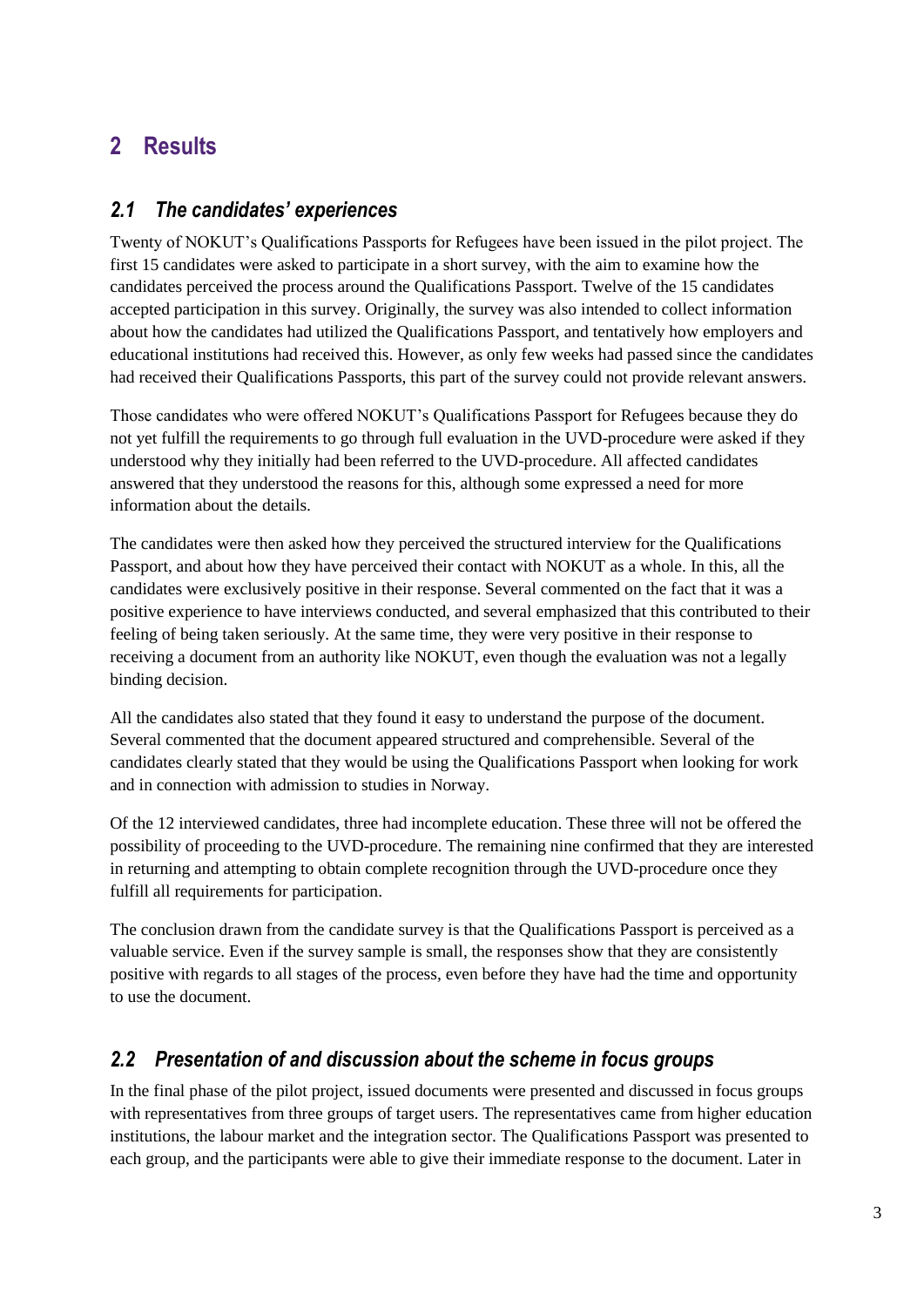the group session, the target users were given information about the basis for, and the methodology prior to, the issuing of the Qualifications Passport.

**Higher education institutions** – The participants of this focus group were employees working with recognition, admission and specific recognition at the following educational institutions: University of Oslo, University of Tromsø – The Arctic University of Norway, Norwegian Business School – BI, and University College of Southeast Norway. The representatives viewed the Qualifications Passport as a potentially useful tool. They emphasized the importance of thoroughly explaining the significance and purpose of the Qualifications Passport, so that candidates understand that this document does not give access to admission. Several participants emphasized that a person with insufficient documentation will, in any case, be expected to go through a positive UVD-evaluation in order to gain access to studies.

Representatives from higher education institutions felt it was very useful that the Qualifications Passport gives the candidates adapted guidance on e.g. language, as the information from the institutions is generally generic. They also deemed that the Qualifications Passport contains a realistic assessment that shows the refugee what he or she should focus on specifically in further qualifying activities.

Furthermore, representatives from the higher education institutions remarked that partially completed education can serve as grounds for admission to Bachelor degree studies. In such cases, more information about the details of the education such as grade point average, credit hours and exactly what documents form the basis for NOKUT's evaluation is desirable. One solution may be that NOKUT allows higher education institutions to contact NOKUT for more details on what formed the basis for the information presented in the Qualifications Passport in each individual assessment.

**The integration sector** – The public support services, in this case consisting of representatives from Oslo VO Service center, and Nordland County Council, felt that the Qualifications Passport may be of great value to the candidates when they are in contact with different agencies dealing with mapping of skills and competences. They believed this could facilitate the work of the integration and labour market sector. The representatives pointed out that it is essential for the Qualifications Passport to be perceived as trustworthy in order for it to be used, and that they perceive documents from NOKUT as having a high degree of legitimacy.

Furthermore, they emphasized that the Qualifications Passport can improve the self-esteem of the individual who receives the document. Many refugees face great challenges in understanding what qualifications they actually possess, especially compared to Norwegian qualifications, and what they should do in order to use their qualifications in a better way directed at employment, education and other qualifying activities. A Qualifications Passport may be a document that shows what one's competence is, and which can provide further motivation to undertake further action. Thus, according to the representatives, a Qualifications Passport may save time both now and in the future by ensuring that the refugees do not repeatedly get the feeling that they have to start over every time they face new people in the integration sector.

It was mentioned that it is important for the refugees to be conscious of their qualifications and their competence, and a Qualifications Passport may contribute to that. The Qualifications Passport may also be useful for refugees who are new to the country and do not have a network, in order to shorten their way into the labour market. Additionally it was emphasized that the Qualifications Passport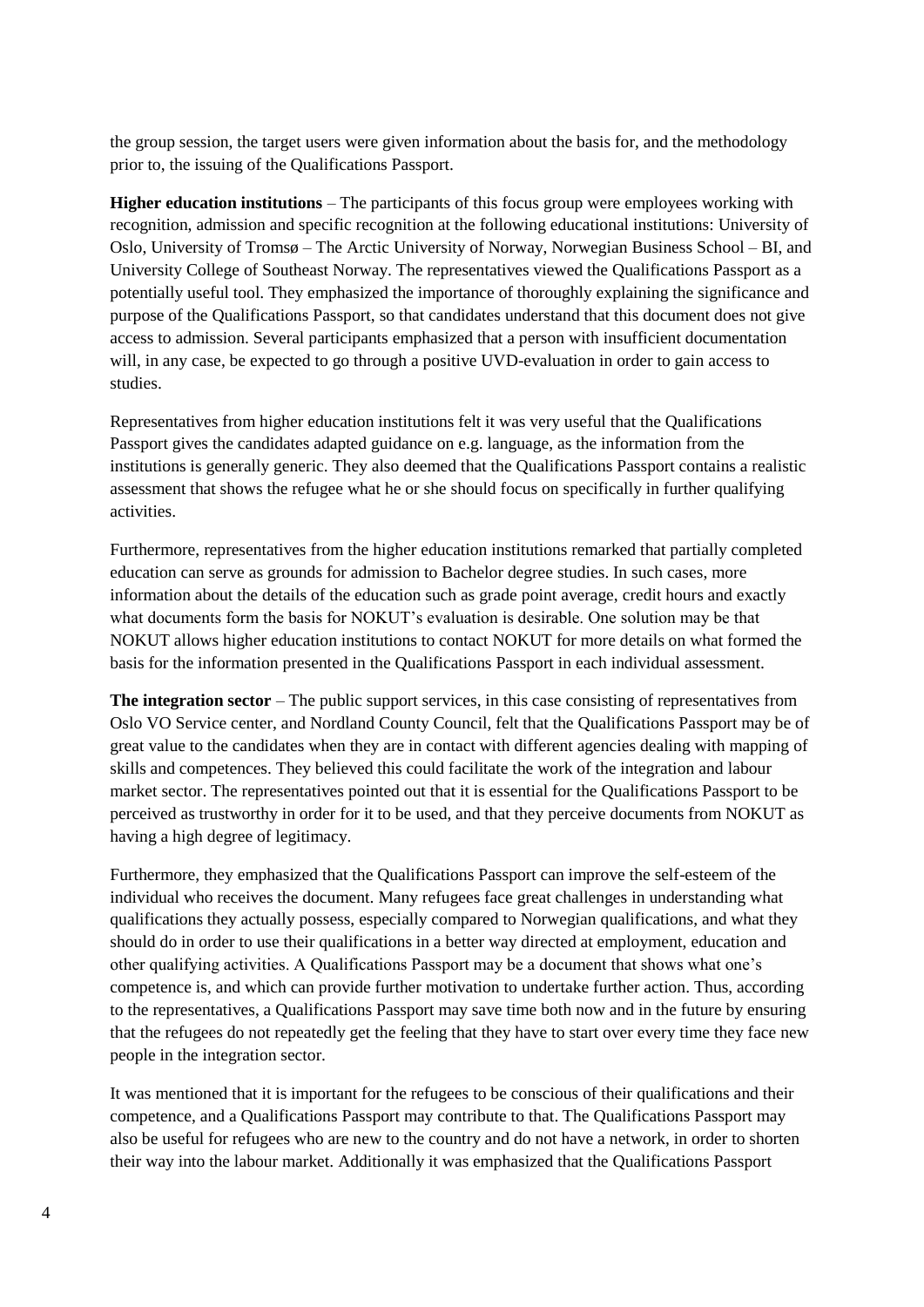could be helpful for refugees who are going to participate in qualifying activities such as work practice, introduction courses and language courses.

The public support services subsequently suggested that the Qualifications Passport also be issued to those who do not have higher education, as they regarded the need for this document as equally useful for refugees with e.g. qualifications equivalent to Norwegian upper secondary school.

Another improvement seen as necessary by the public support services is to make the method that forms the basis for issuing the Qualifications Passport more visible. The representatives emphasized that what makes the Qualifications Passport useful to them is knowing that it is based on an interview with case officers at NOKUT together with a document evaluation. According to the representatives, an interview gives the candidate the possibility to provide better explanations and to correct any misunderstandings. By including information about the method in the Qualifications Passport, the status of the document will be additionally enhanced. They also emphasized that status and legitimacy are important for the Qualifications Passport to be used, thus it must be clearly stated in the Qualifications Passport what it is and what it is not.

**Employers' organizations** – Representatives from KS, Virke and Confederation of Norwegian Enterprise expressed that the first impression of the Qualifications Passport was very positive. They stated very clearly that many employers would consider the Qualifications Passport sufficient to offer an internship or employment to a refugee.

The following comments were made at the meeting:

- It is desirable for reference to be made to relevant work experience, regardless of whether or not the candidate has any.
- The level placement should be clarified, as this was perceived to be somewhat noncommittally formulated. A comment was made that the National Qualifications Framework is not necessarily widely known.
- The disclaimer at the bottom of the document should be moved to the top and be clarified.
- It should be stated even more clearly what kind of advice was given to the candidate.
- It was expressed that employers in general have a high level of confidence in documents issued by NOKUT.
- A clear request for a similar service for both foreign vocational educations and foreign higher vocational educations was presented, as the need for this within the group of refugees with this type of qualifications is likely to be equally great.

The conclusion after the meeting is that the employers' organizations are very positive to the document. They emphasized the fact that given minor changes, the Qualifications Passport could be a very useful document for employers when it comes to assessing refugees' competence for internships and employment.

#### <span id="page-11-0"></span>*2.3 Experiences from case officers at NOKUT*

All of the participating case officers in the pilot project were asked about their experiences with the new scheme. What follows is a short summary of their feedback: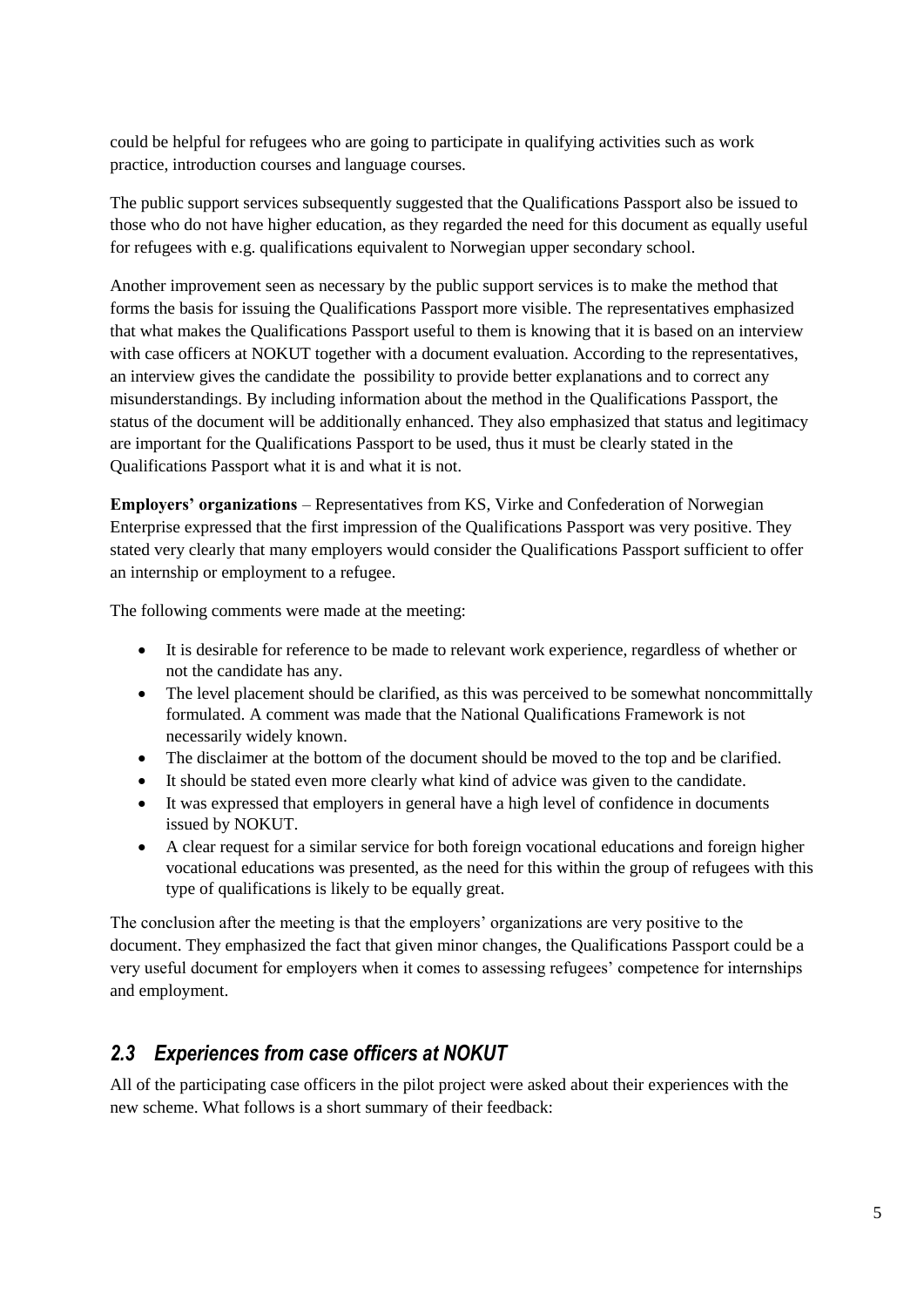**Methods and tools** – In the pilot project, NOKUT utilized methods and tools that are already known from the UVD-procedure. This made the case officers' work easier to implement, and the work methodology was perceived as predictable. The structured interviews worked well as a tool for providing the candidates with advice about the road ahead. The use of Skype in interviews was successful in those cases where a face-to-face interview was not considered expedient due to geographical distance.

**The procedure NOKUT's Qualifications Passport for Refugees compared to other recognition procedures at NOKUT** – It is an advantage that the processing of a case is much less time consuming than in the UVD-procedure, which enables an applicant to make use of a document from NOKUT at an earlier stage than if they go through the UVD-procedure. Additionally, the Qualifications Passport has the advantage of offering a group of refugees with non-completed qualifications within higher education, a document from NOKUT, even though it is not a legally binding decision.

#### <span id="page-12-0"></span>*2.4 Collective assessment*

The feedback and input from focus groups, candidates and case officers have been taken into consideration in connection with further development of the final document – NOKUT's Qualifications Passport for Refugees.

The conclusion from information gathered from the involved parties is that the Qualifications Passport appears to be a valuable service, both to the individual who receives the document, and to society represented by employers, higher education institutions and the integration sector.

NOKUT's Qualifications Passport for Refugees provides a service to a constantly increasing group of refugees who will not be eligible for NOKUT's already established recognition procedures. Additionally, it is positive that the process of issuing a Qualifications Passport takes less time, and is considerably less resource demanding than the UVD-procedure. Thus, the procedure has the potential to help this group of refugees enter the labour market more quickly, and as a result become economically independent at an earlier stage.

# <span id="page-12-1"></span>**3 The need for a new kind of national evaluation of refugees' qualifications**

#### <span id="page-12-2"></span>*3.1 International commitments*

Through the Convention on the Recognition of Qualifications concerning Higher Education in the European Region<sup>1</sup>, better known as the Lisbon Convention, Norway has, in accordance with Article VII, committed to having a system for recognition of qualifications held by refugees, displaced persons and persons in a refugee-like situation.

A report from the Convention Committee for the Lisbon Convention from December 2015 shows that only a small number of the convention partners have attempted to develop recognition procedures for

 1 <https://www.regjeringen.no/no/tema/utdanning/hoyere-utdanning/slette/lisboakonvensjonen/id614766/>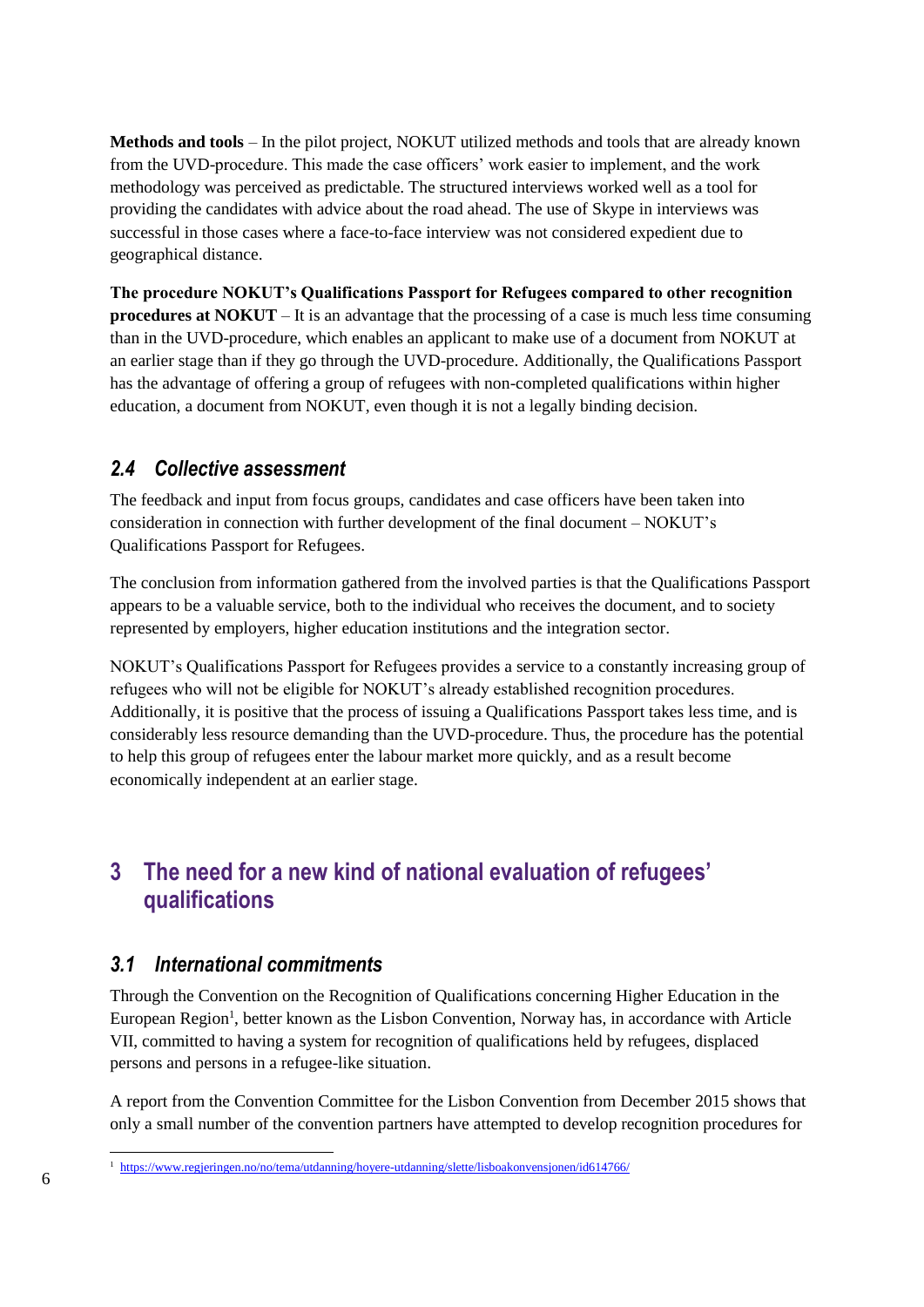refugees and persons in a refugee-like situation.<sup>2</sup> Furthermore, developments so far have shown varying results. As of today, very few countries can demonstrate experience in using this kind of recognition procedure. Several international stakeholders point to Norway as best practice for functional procedures and recognition procedure for refugees, through the current UVD-procedure.<sup>3</sup>

NOKUT's experiences show that the group of refugees who apply to NOKUT for General Recognition is a complex group. Thus, there is a need for adapting our existing services in order to cater to different needs. The projected increase in applications and the complexity of the evaluation of refugees' competences creates an increasingly challenging situation, which establishes a need for further innovation.

#### <span id="page-13-1"></span><span id="page-13-0"></span>*3.2 NOKUT's recognition procedures*

#### **3.2.1 NOKUT's General Recognition – document based method**

NOKUT's General Recognition is a legally binding decision with the same status as a diploma, which compares a foreign education with the Norwegian degree and credit system. It will state whether the education is equivalent to a Norwegian degree in scope and level. As an example, a General Recognition of the education may state that NOKUT has assessed the education to be equivalent to a Norwegian Bachelor's or Master's degree. A positive decision can be attached to applications for employment, and it can make it easier and safer for an employer to hire persons with foreign education.

NOKUT's General Recognition is primarily directed at persons with foreign qualifications in those parts of the labour market that are not regulated by other recognition and authorization procedures. In 2015, NOKUT received more than 7,500 individual applications for General Recognition of foreign higher education, and NOKUT expects a significant increase in the number of applications in 2016 as well. The increase is expected to come primarily as a result of the refugee crisis. As an example, we expect up to 1,000 applications from persons with qualifications from Syria.

In order to obtain General Recognition from NOKUT, there is a requirement for the educational institution to be accredited or officially recognized as a higher education institution in the country of origin, cf. the Regulation on quality assurance and quality development in higher education and tertiary vocational education  $§$  6-1(3)2.<sup>4</sup>

The Lisbon Convention recommended practices for administrative procedures, revised in 2010<sup>5</sup>, states that verification of documents' authenticity, ref. §§ 25–28, must be an integrated part of the administrative procedure.

 $\overline{a}$ 

<sup>&</sup>lt;sup>2</sup> The Committee of the Convention on the Recognition of Qualifications Concerning Higher Education: Monitoring the Implementation of the Lisbon Recognition Convention. Preliminary Report, 18.12.2015, s. 47-5[1 http://unesdoc.unesco.org/images/0023/002347/234743E.pdf](http://unesdoc.unesco.org/images/0023/002347/234743E.pdf) <sup>3</sup> Providing Pathways for Refugees: Practical Tips for Credential Assessment (2016). WENR – World Education News and Reviews <http://wenr.wes.org/2016/04/providing-pathways-for-refugees-practical-tips-for-credential-assessment/> Making Integration Work, Refugees and others in need of protection (2016). OEC[D http://www.oecd-ilibrary.org/social-issues-migration-](http://www.oecd-ilibrary.org/social-issues-migration-health/making-integration-work-humanitarian-migrants_9789264251236-en)

[health/making-integration-work-humanitarian-migrants\\_9789264251236-en](http://www.oecd-ilibrary.org/social-issues-migration-health/making-integration-work-humanitarian-migrants_9789264251236-en)

<sup>4</sup> <https://lovdata.no/dokument/SF/forskrift/2010-02-01-96>

<sup>5</sup> [https://www.regjeringen.no/globalassets/upload/KD/Vedlegg/UH/Lisboakonvensjonen/F-4260\\_web.pdf](https://www.regjeringen.no/globalassets/upload/KD/Vedlegg/UH/Lisboakonvensjonen/F-4260_web.pdf)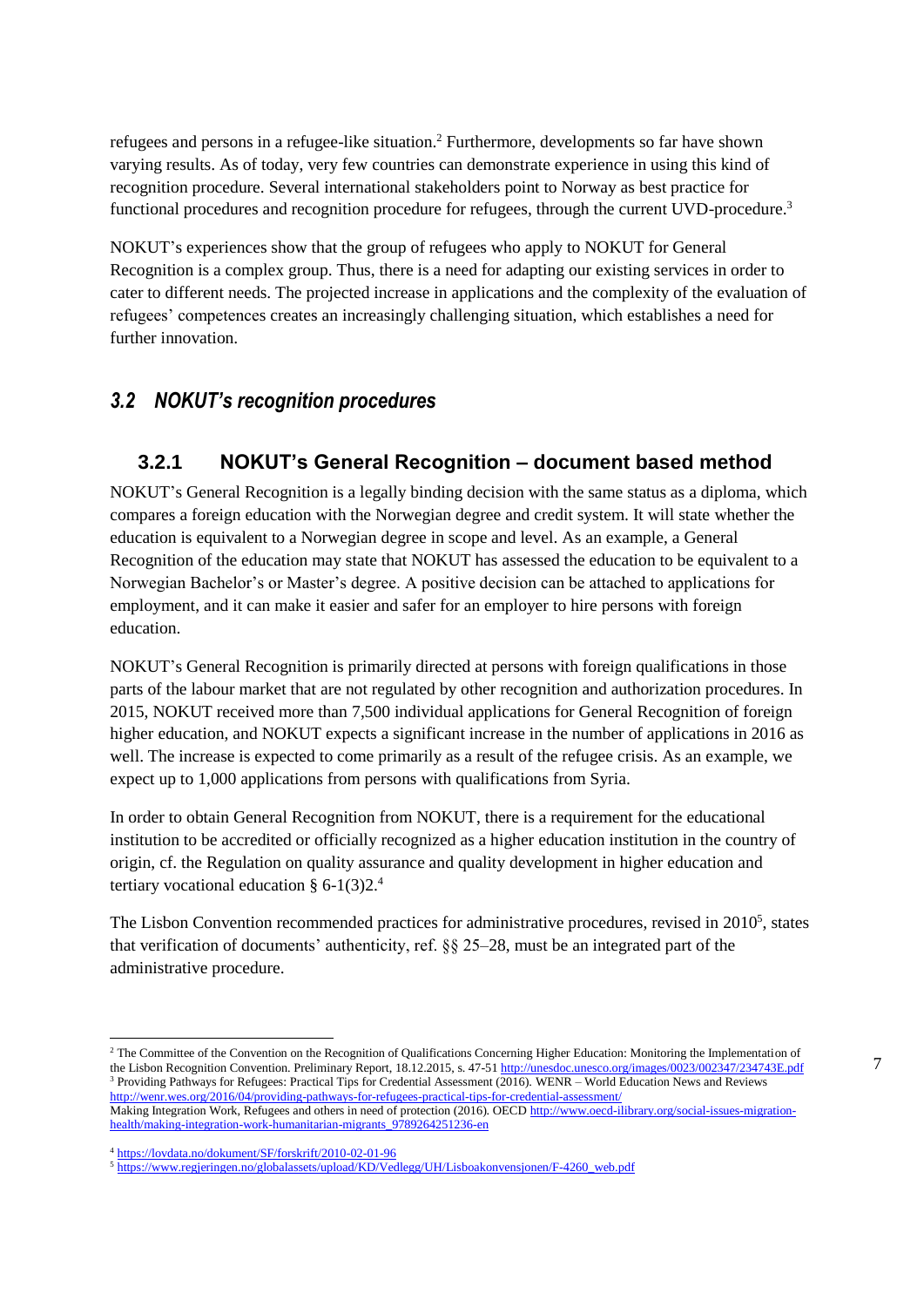In all applications for General Recognition, NOKUT assesses the authenticity of the qualification that is being evaluated.<sup>6</sup> In any case where there is doubt, NOKUT will verify the educational documents. For education from certain countries, it is not possible to obtain correct and/or credible information. In other words, it is not possible to verify the documentation in a sufficiently reliable manner. There can be many reasons why such a conclusion is reached:

- Archives no longer exist
- Archives are not available
- Management systems do not function properly
- The quality of the exchange of information is uncertain
- It is difficult to connect identity documents and educational documents

Applicants with non-verifiable documentation will be offered an evaluation through NOKUT's UVDprocedure, which is, among other elements, based on various forms of testing and interviews.

#### <span id="page-14-0"></span>**3.2.2 NOKUT's General Recognition – The UVD procedure – interview based method**

In 2005, Norway established a specific recognition procedure for refugees – the Refugee Procedure, where Norwegian higher education institutions were responsible for evaluating qualifications for persons who were unable to document their education. The final evaluation was a so-called background paper containing a description of the applicant's educational background. The procedure did not work according to intentions, specifically concerning equal treatment of applicants due to confusion about methods, implementation and content of the final document. In 2010 the Ministry of Education and Research consequently gave NOKUT the task of developing an improved procedure for recognition of foreign higher education for persons who apply for General Recognition, but whose applications are rejected due to their inability to document their higher education, or to have this verified in a satisfactory manner.

NOKUT's UVD-procedure, the Recognition Procedure for Persons Without Verifiable Documentation, was established in 2013, as a replacement for the Refugee Procedure. The UVDprocedure is developed in accordance with Article VII in the Lisbon Convention. The procedure is based on extensive oral and written testing with an expert committee, and thus requires the applicant to have proficiency in English, Norwegian or another Scandinavian language in order to communicate directly with the experts. The final document in the UVD-procedure is a legally binding decision on General Recognition, which in content and design is close to identical to the decisions issued by NOKUT in ordinary document-based cases. The decision is issued in Norwegian, and is intended for use in the Norwegian labour market and in connection with admission to Norwegian higher educational institutions. For this reason, it is a requirement that all candidates for the procedure should have permanent residency in Norway. In order to make the expert evaluation possible, it is also a requirement that the qualification is completed. The process surrounding the UVD-procedure is described on NOKUT's website.<sup>7</sup>

l <http://www.nokut.no/no/Utdanning-fra-utlandet/NOKUTs-generelle-godkjenning/NOKUTs-kriterier/>

<sup>&</sup>lt;sup>7</sup> [http://www.nokut.no/no/Utdanning-fra-utlandet/Andre-godkjenningsordninger/Godkjenningsordning-for-personer-uten-verifiserbar](http://www.nokut.no/no/Utdanning-fra-utlandet/Andre-godkjenningsordninger/Godkjenningsordning-for-personer-uten-verifiserbar-dokumentasjon/)[dokumentasjon/](http://www.nokut.no/no/Utdanning-fra-utlandet/Andre-godkjenningsordninger/Godkjenningsordning-for-personer-uten-verifiserbar-dokumentasjon/)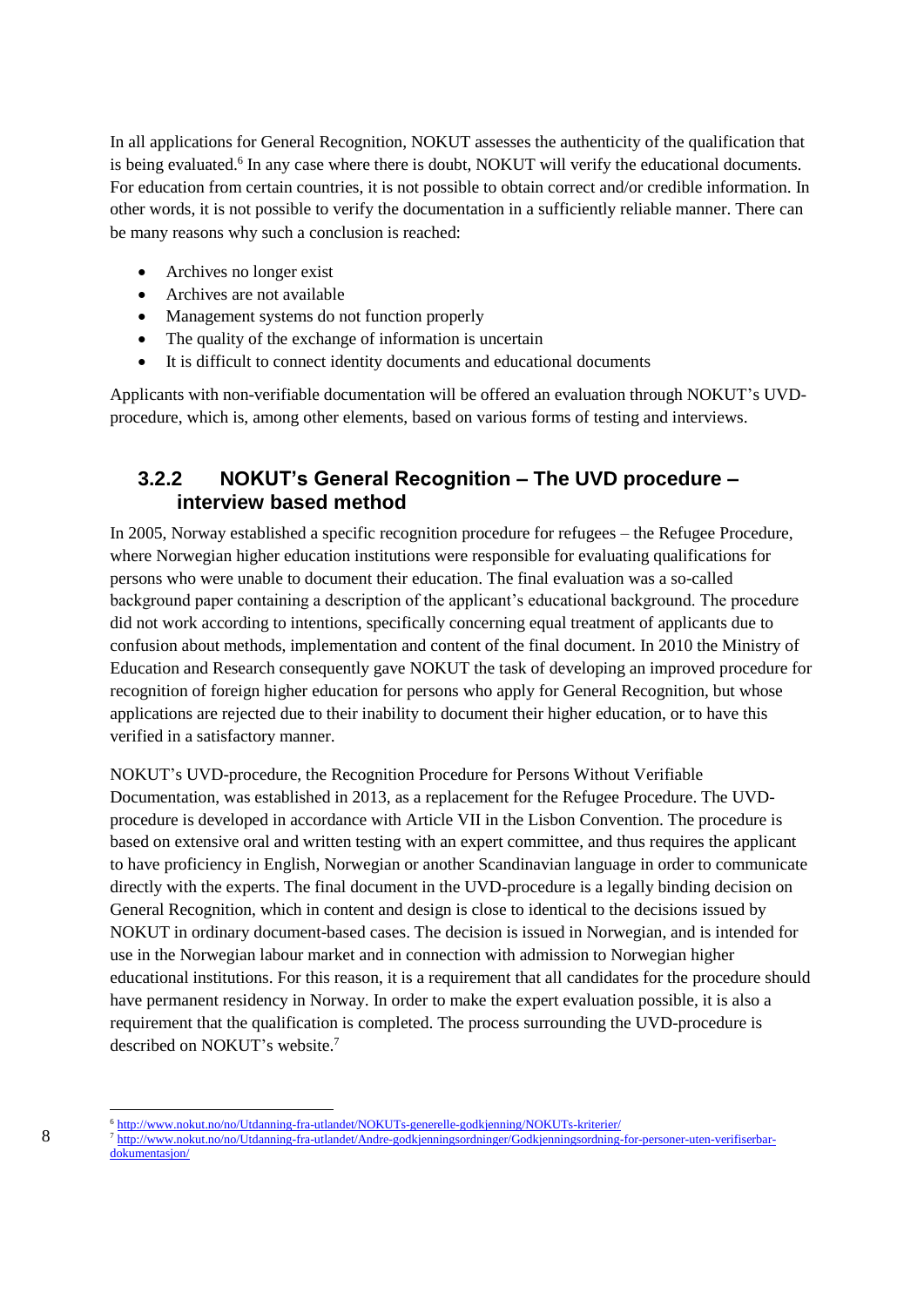The majority of people who avail themselves of the UVD-procedure are applicants with qualifications from Iraq, Afghanistan and Somalia. The number of applicants with qualifications from Syria and Eritrea has increased markedly in 2015 and 2016. Since the procedure was established in 2013, NOKUT has made over 350 decisions on General Recognition based on this method. The annual need up until 2016 has been estimated to  $200 - 250$  applicants. However, this can be expected to increase rapidly in line with the number of refugees with higher education who apply to NOKUT for recognition.

The white paper 16 (2015–2016), *From outsider to a new chance<sup>8</sup>* , describes the UVD-procedure as functional. In the paper it is emphasized that "The Government will strengthen the Recognition Procedure for Persons Without Verifiable Documentation (the UVD-procedure)".

#### <span id="page-15-0"></span>*3.3 European Qualifications Passport for Refugees*

The flow of refugees to Europe creates challenges related to the recognition of foreign education in many countries. As revealed by the Convention Committee for the Lisbon Convention, only a small number of countries in Europe today have functioning recognition procedures for refugees and persons in a refugee-like situation.<sup>9</sup>

On this background, NOKUT has suggested, in cooperation with our British sister office UK-NARIC, that a multinational fast-track recognition procedure for refugees' competences be established in order to enable as many refugees as possible to have their qualifications assessed in a cost-effective manner. In this way, refugees can be assisted in gaining a faster entry into the labour market, gaining access to further studies and participating in qualifying activities in the various countries. Furthermore, the European Qualifications Passport for Refugees can contribute to the movement of refugees between European countries without forcing them to go through additional recognition procedures. The proposal is based on the legacy of the Nansen Passport for refugees from 1922. Its aim is to establish a multinational, quality assured framework in Europe for recognition of refugees' competence. Issuing a qualifications passport may ensure the refugees a document that can be utilized across European national borders.<sup>10</sup> The document is admissible in several countries, which will also save resources for the national recognizing authorities. The main features of the proposal for *European Qualifications Passport for refugees* are as follows:

- The appointment of a coordinating authority and information centre in charge of establishing and coordinating a multinational recognition scheme for refugees, displaced persons and persons in refugee-like situations.
- The implementation of an effective fast-track procedure for a centralised recognition model to evaluate the qualifications of refugees, displaced persons and persons in refugee-like situations, irrespective of which country the refugees first arrived in. It would have one methodology for refugees with a full portfolio of educational documents and another for refugees with insufficient documentation.

l

<sup>9</sup> The Committee of the Convention on the Recognition of Qualifications Concerning Higher Education: Monitoring the Implementation of the Lisbon Recognition Convention. Preliminary Report, 18.12.2015, s. 47-5[1 http://unesdoc.unesco.org/images/0023/002347/234743E.pdf](http://unesdoc.unesco.org/images/0023/002347/234743E.pdf) <sup>10</sup> [http://www.nokut.no/no/Nyheter/Nyheter-2015/NOKUT-fremmer-forslag-om-europeisk-kvalifikasjonspass-for-](http://www.nokut.no/no/Nyheter/Nyheter-2015/NOKUT-fremmer-forslag-om-europeisk-kvalifikasjonspass-for-flyktninger/#.Vyzq_2df3IU)

<sup>8</sup> <https://www.regjeringen.no/contentassets/daaabc96b3c44c4bbce21a1ee9d3c206/no/pdfs/stm201520160016000dddpdfs.pdf>

[flyktninger/#.Vyzq\\_2df3IU](http://www.nokut.no/no/Nyheter/Nyheter-2015/NOKUT-fremmer-forslag-om-europeisk-kvalifikasjonspass-for-flyktninger/#.Vyzq_2df3IU) Mørland, Terje; Skjerven, Stig Arne (2016) A European qualifications passport for refugees. University World News, 01 April 2016 Issue No:40[7 http://www.universityworldnews.com/article.php?story=20160401150619862](http://www.universityworldnews.com/article.php?story=20160401150619862)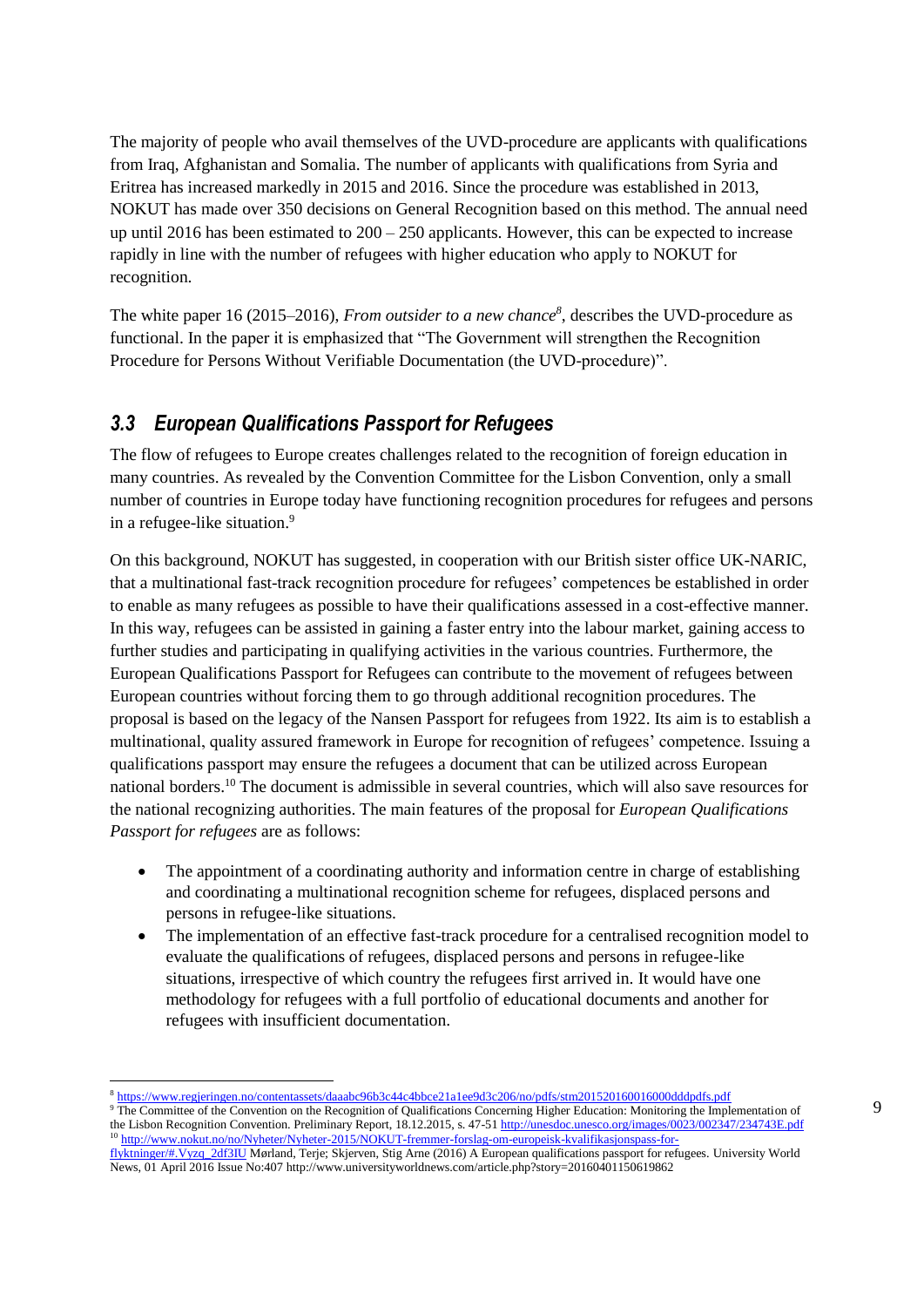Assessment: The European Qualifications Passport for Refugees would contain necessary information concerning refugees' educational background. The document would provide universities, national authorities and employers with relevant information on refugees' educational background subject to proper assessment and review. The assessment would take place at the national level and would be carried out by relevant stakeholders with experience of credential evaluation. In some countries, assessments could be assigned to the national ENIC-NARIC office; in others the task might be assigned to one or more universities.<sup>11</sup>

#### <span id="page-16-0"></span>*3.4 The need for a new kind of evaluation service to a constantly increasing group of refugees who will not be eligible for NOKUT's already established recognition procedures*

The OECD emphasizes that the evaluation of qualifications is an important element in the integration of refugees. An efficient evaluation of refugees' qualifications will show whether there is a need for supplementary education, authorization to practice a certain profession or specific facilitation for language training, and it will assist refugees in gaining faster access to the labour market. The OECD makes a general claim that today's complex immigration situation creates a need for more tailored and comprehensive measures in integration policies. The OECD clearly states that early labour market integration is viewed as key in ensuring that the refugees become both economically independent and a resource to their recipient countries.<sup>12</sup>

NOKUT is currently noting tendencies that will result in increasingly large groups of refugees being left without an offer for recognition from NOKUT:

- The credibility of documentation from applicants from the major refugee countries, amongst them Syria, is weakened, which results in more applicants being referred to the UVDprocedure.
- An expanding group of newly arrived refugees lacks the required language proficiency in Norwegian, Scandinavian languages or English to sit the expert evaluation. This is very relevant for the large group of Syrian applicants, among whom many have higher education qualifications without competency in the English language.
- Many refugees have fled their home countries before they were able to complete their qualifications.
- Many refugees spend a long time in refugee reception centers before their application for asylum is completed. At the same time, it appears that it will become more common to grant temporary residence permits in cases of asylum applications.

Without the possibility of offering a solution to all refugees, Norway will not be fully fulfilling Article VII of the Lisbon Convention. The Article states that the convention partners should also offer recognition to persons in different refugee-like situations, in other words not only provide solutions for refugees who have been granted permanent residency in the country.

l <sup>11</sup> Mørland, Terje; Skjerven, Stig Arne (2016) A European qualifications passport for refugees. University World News, 01 April 2016 Issue No:407<http://www.universityworldnews.com/article.php?story=20160401150619862>

<sup>12</sup> OECD (2015). *Is this humanitarian immigration crisis different?* Immigration Policy Debates, NO. 7, September 2015, s. 13-14. [www.oecd.org/migration/Is-this-refugee-crisis-different.pdf](http://www.oecd.org/migration/Is-this-refugee-crisis-different.pdf)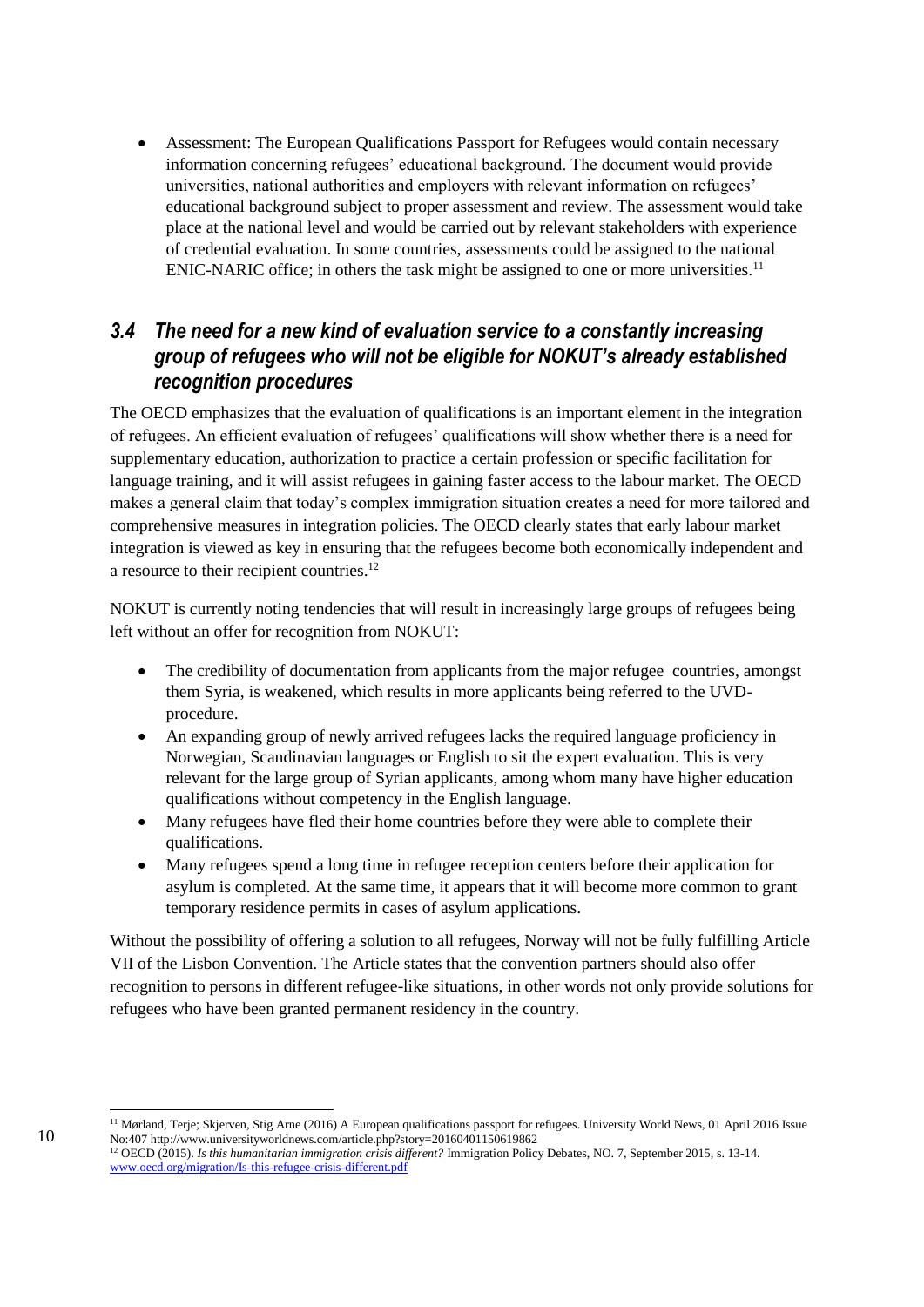In order to be able to provide a solution for this expanding group of applicants who cannot be offered regular recognition, NOKUT has tested a new assessment methodology for evaluation of refugees' qualifications.

# <span id="page-17-0"></span>**4 NOKUT's Qualifications Passport for Refugees – content and evaluation process**

This chapter describes the content of the Qualifications Passport and the evaluation process tested in the pilot project.

#### <span id="page-17-1"></span>*4.1 Basic premises for the scheme*

The scheme that was tested is based on analyses of needs and the methods that formed the basis for NOKUT's proposals on the European Qualifications Passport<sup>13</sup> and fast track competence surveying for refugees in the exposition presented by IMDI in the fall of 2015 respectively $^{14}$ .

Basic premises for the tested concept can be summarized as follows:

- The procedure should be available for all groups of applicants.
- The evaluation should be possible to carry out quickly and cost effectively.
- The evaluation should be quality assured, in order to establish trust in the labour market.
- The evaluation should contain relevant information about refugees' qualifications and guidance about the road ahead.

NOKUT's case officers possess unique expertise concerning the educational systems, qualifications and educational documentation at and above upper secondary school level in each individual refugee producing country, in addition to necessary language proficiency and experience in the use of interview based evaluation methods. Thus, NOKUT is able to carry out the process quickly and in a quality assured manner.

# <span id="page-17-2"></span>*4.2 Information in NOKUT's Qualifications Passport for Refugees*

NOKUT's Qualifications Passport for Refugees, which was tested in the pilot project, is a standardized document, and contains the following information:

- The person's name and date of birth (tentatively comments if credible documentation is not present)
- Picture

 $\overline{a}$ 

- Name of the highest qualification achieved/completed
- Subject field
- Relevant work experience
- Language experience/proficiency

<sup>&</sup>lt;sup>13</sup> Mørland, Terje; Skjerven, Stig Arne (2016) A European qualifications passport for refugees. University World News, 01 April 2016 Issue No:407 <http://www.universityworldnews.com/article.php?story=20160401150619862>

<sup>&</sup>lt;sup>14</sup>Letter from IMDi to Ministry of Children and Equality from 18.12.2015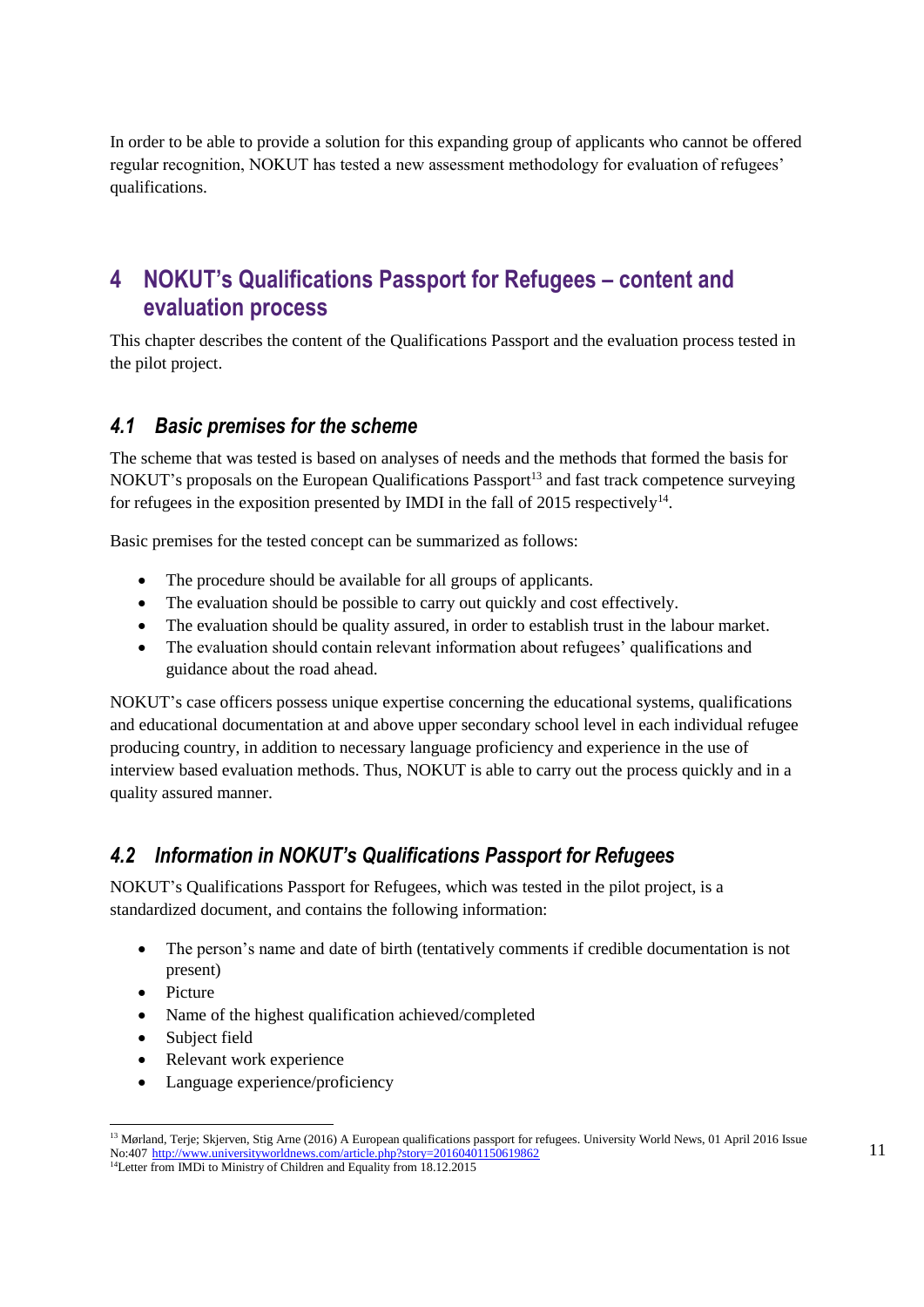Advice about the road ahead (authorization, NOKUT's General Recognition, evaluation through the UVD-procedure, possibility for admission to further studies, supplementary studies)

The Qualifications Passport for Refugees includes information about the documentation that has formed the basis for the evaluation.

NOKUT's Qualifications Passport for Refugees is valid for a limited time, with a validity of three years from the date of issue. The aim is that within this timeframe, applicants will have the opportunity to find employment or continue with further studies, improve their language proficiency or, if they still need to, apply for formal recognition or authorization. The validity date cannot be renewed. A limited time frame of validity will also contribute to this procedure not undermining NOKUT's regular recognition procedures.

The following design of the Qualifications Passport formed the basis for the testing<sup>15</sup>

l

<sup>&</sup>lt;sup>15</sup> Based on feedback from agents in the focus groups, among other things, some elements have been adjusted in the proposal presented on page iv in the report.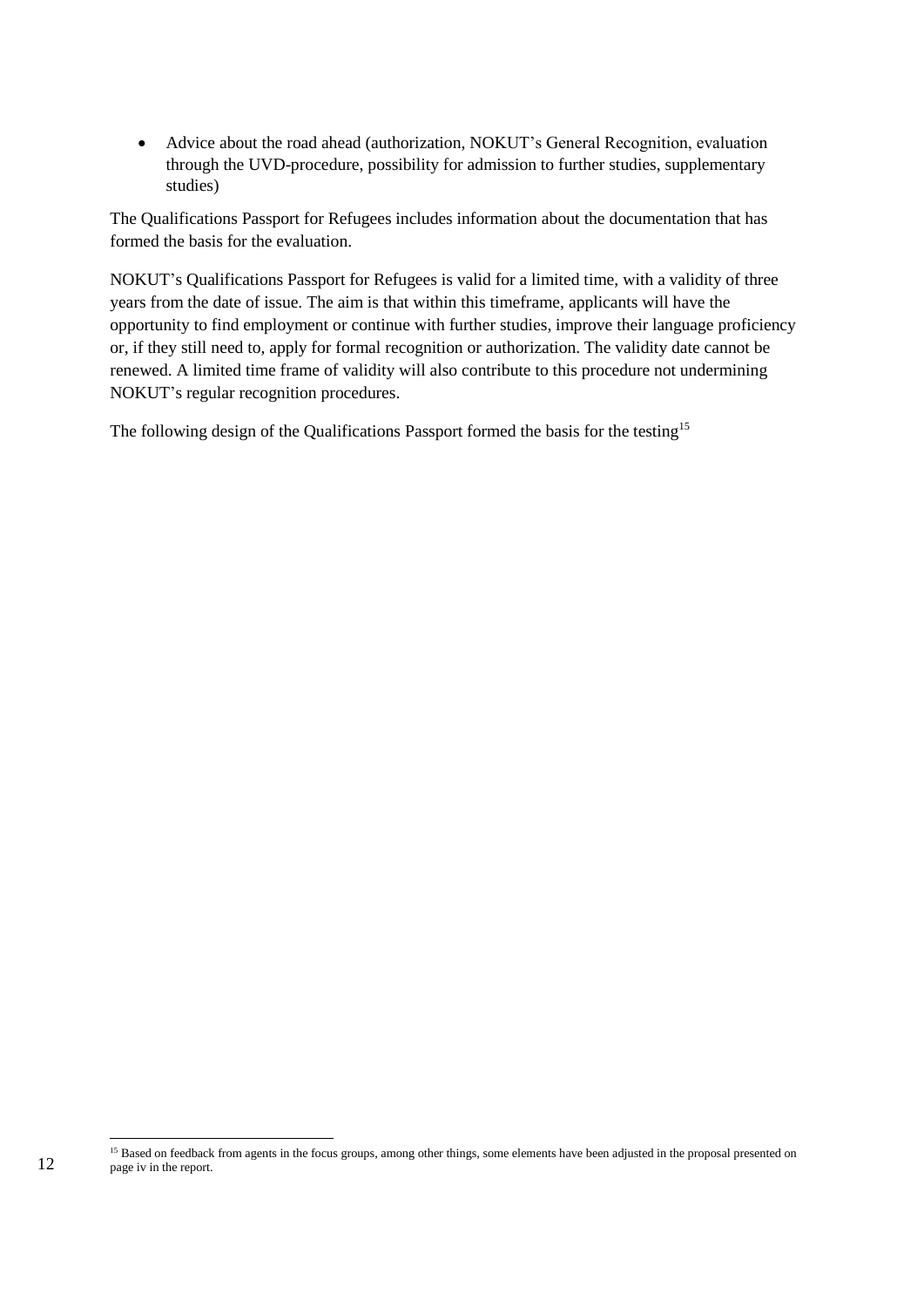# **NOKUT** NOKUTs kvalifikasjonspass for flyktninger UVD 423/KP 1<sup>1</sup>

| Utstedt:<br>Gyldig til:              | 24.02.2016<br>24.02.2019                                                                                                                                                                          |                               |
|--------------------------------------|---------------------------------------------------------------------------------------------------------------------------------------------------------------------------------------------------|-------------------------------|
| H                                    |                                                                                                                                                                                                   |                               |
| Navn:                                |                                                                                                                                                                                                   |                               |
| Født:                                | 13.12.1985                                                                                                                                                                                        |                               |
| Country of origin, place of birth:   | Irak, Erbil                                                                                                                                                                                       |                               |
| Høyeste oppnådde kvalifikasjon:      | 2008: Bachelor of Science,<br>Salahaddin University, Erbil                                                                                                                                        |                               |
|                                      | Nivaplassering i Norge:                                                                                                                                                                           |                               |
|                                      | Nivå 6 i<br>Kvalifikasjonsrammeverket,<br>Bachelor <sup>2</sup>                                                                                                                                   |                               |
| Fagområde:                           | Matematikk                                                                                                                                                                                        |                               |
| Språk:                               |                                                                                                                                                                                                   |                               |
| Morsmål: Kurdisk                     |                                                                                                                                                                                                   |                               |
| Undervisningsspråk: Arabisk, engelsk |                                                                                                                                                                                                   |                               |
|                                      | Norsk: B1 (muntlig)                                                                                                                                                                               |                               |
| Råd om veien videre:                 | Fortsette med språkkurs, oppnå<br>nødvendig språkkompetanse i<br>norsk (B1 skriftlig) og søke om<br>vurdering i NOKUTs UVD-<br>ordning                                                            |                               |
| Vurderingen gjennomført av:          | Marina Malgina<br>seksjonssjef                                                                                                                                                                    | Sara Eitungjerde<br>konsulent |
| Dato: 24.02.2016<br>Sted: Lysaker    |                                                                                                                                                                                                   | $\Box$                        |
|                                      |                                                                                                                                                                                                   |                               |
|                                      | <sup>1</sup> Det er viktig at mottakere av passet og myndigheter er klare over at dette er ikke erstatning for formell                                                                            |                               |
|                                      | godkjenning eller autorisasjon, men fungerer som en supplement til eksisterende godkjennings- og                                                                                                  |                               |
| autorisasjonsordninger.              |                                                                                                                                                                                                   |                               |
|                                      | <sup>2</sup> Vurderingen av kvalifikasjon er ikke et juridisk bindende vedtak, men en uttalelse som skal være til hjelp i                                                                         |                               |
|                                      | forbindelse med søknad om jobb og studier. Vurderingen er basert på tilgjengelig dokumentasjon og intervju                                                                                        |                               |
|                                      | og er ikke verifisert ved lærestedet. NOKUT kan kontaktes for mer informasjon. Mer om nivåer i<br>Kvalifikasjonsrammeverket http://www.nokut.no/no/Fakta/Det-norske-utdanningssystemet/Nasjonalt- |                               |

# <span id="page-19-0"></span>*4.3 Limitations*

Compared to NOKUT's UVD-procedure, which is based on a very comprehensive and timeconsuming assessment, NOKUT's Qualifications Passport for Refugees has the following limitations:

• The document is not a legally binding decision about General Recognition, but a statement intended to be of help in connection with applications for employment/internship and studies. The evaluation is based on available documentation and a structured interview with experienced case officers.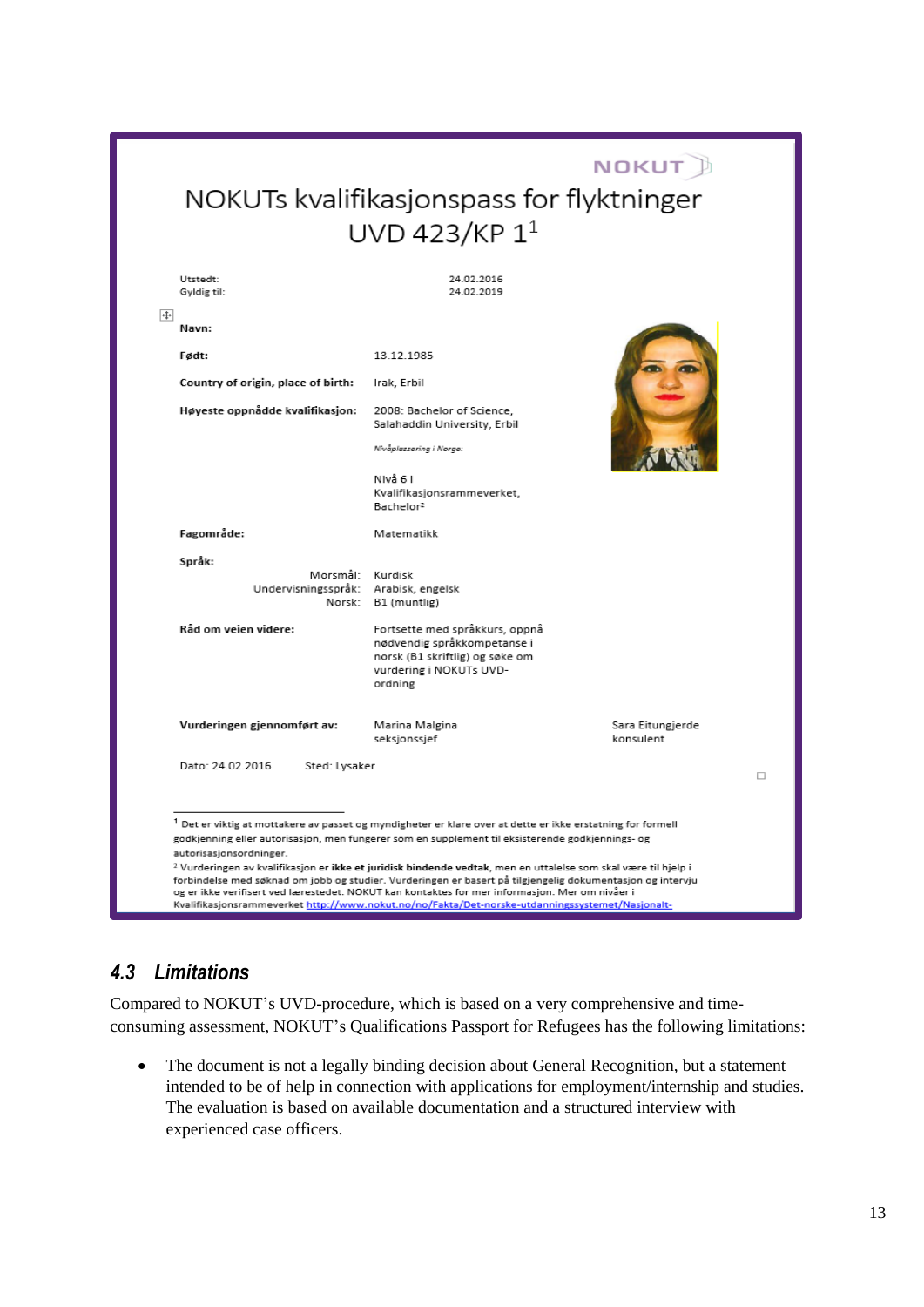- The document is not a replacement for formal recognition or authorization, only a supplement to existing recognition procedures.
- The document is only issued in cases where NOKUT has sufficient confidence in educational documents and / or descriptions of the course of the education.

# <span id="page-20-0"></span>*4.4 Evaluation methods*

The goal of the qualification assessment is to map, summarize and present available information on the applicant's educational level, work experience and language proficiency in NOKUT's Qualifications Passport for Refugees. The document is intended to provide information that can be relevant in connection with applications for employment or internship, qualification courses and admission to studies. Based on collected information about the applicant's educational background, work experience and language proficiency, the applicant also receives individual advice and guidance about the road ahead.

The minimum requirements for the evaluation is a combination of assessment of available documentation and a structured interview with the applicant. To ensure equal treatment and quality, we set the following requirements for the implementation:

- The evaluation of available documentation should be extensive enough to allow NOKUT to use it as a basis for issuing NOKUT's Qualifications Passport for Refugees. Information in the available educational documentation should correspond to information in a survey form completed by the applicant<sup>16</sup>. Furthermore, the documentation can be compared to available documents and case information in NOKUT's archives, and the information can be checked through available sources. Missing documentation can be reconstructed through using previously processed cases and survey forms.
- The documentation evaluation should be sufficiently documented through completed form for NOKUT's level placement, copies of documentation from similar cases (where necessary), and written notes with reference to information sources.
- A structured interview is prepared by the case officer responsible for the case. Candidates living in the Oslo area and Akershus county were called in for a face-to-face interview. Skypeinterviews were conducted for candidates living in other areas of the country. The interviews were conducted by two of NOKUT's case officers, both for security reasons and in order to ensure quality and continuity in the case management process. The purpose of the structured interview was to substantiate the connection between the applicant's identity, available identity documentation and educational documents, and thus form as complete an image as possible of the applicant's educational background, work experience and language proficiency, as well as to confirm information obtained through the initial documentation evaluation.
- Two specifically adapted templates were developed a survey form and an interview template – as a necessary supplement to existing case management tools in the UVD-procedure.
- Information collected through the structured interview should be thoroughly documented through minutes from the interview, copies of documentation submitted in connection with the interview, among other things.
- Minutes from the structured interview and documentation evaluation form the basis for issuing the Qualifications Passport.

 $\overline{a}$ <sup>16</sup> This is a simplified version of the survey form used in the UVD procedure.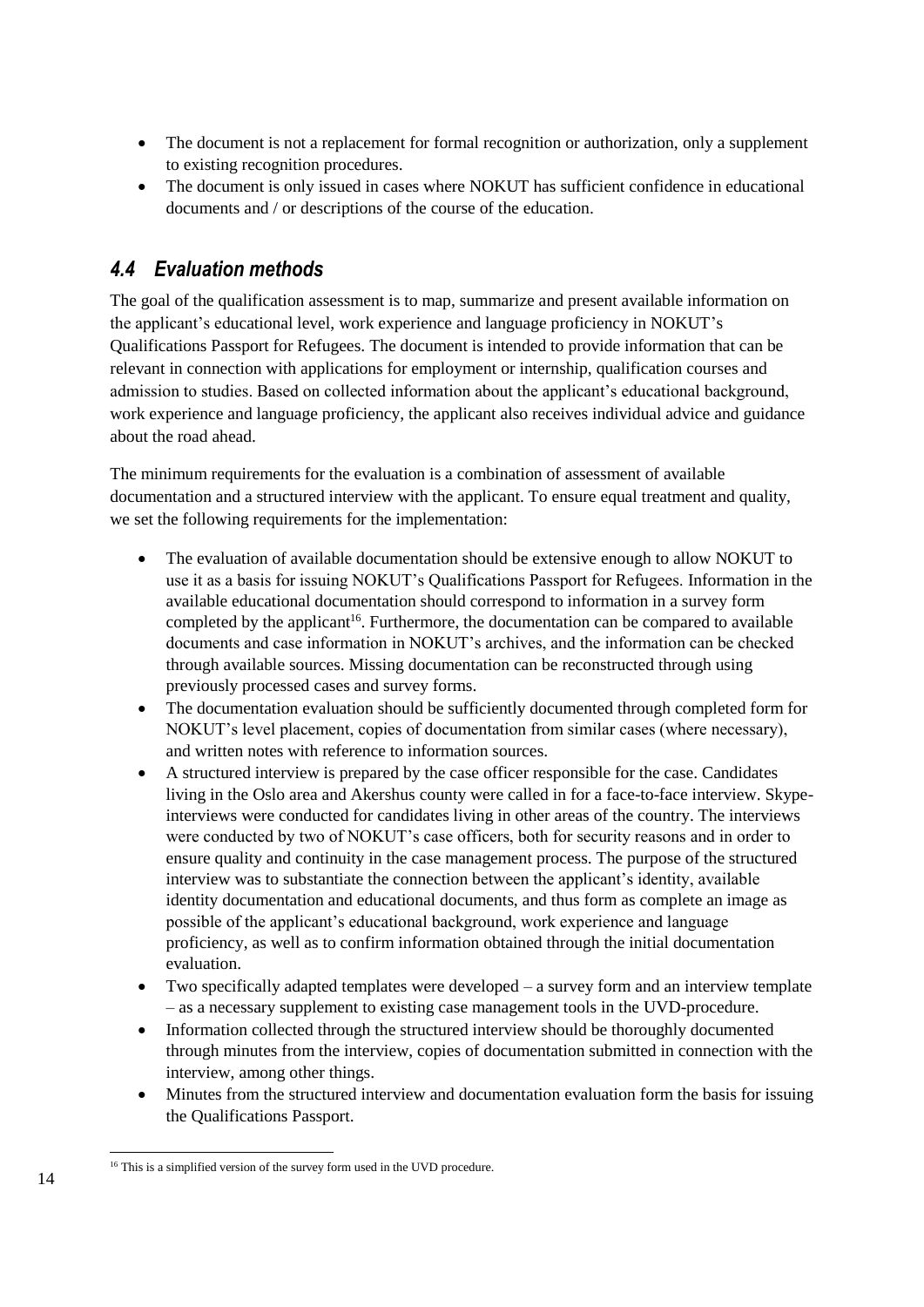- The Qualifications Passport is only issued in those cases where NOKUT has sufficient confidence in the educational documents and/or the description of the course of the education.
- The Qualifications Passport is signed by two of NOKUT's case officers, and is quality assured by the Head of Section.

## <span id="page-21-0"></span>*4.5 Target group*

Candidates who have applied for NOKUT's General Recognition, but who cannot be granted a legally binding decision through the UVD-procedure because of partially completed studies, insufficient language proficiency or lack of permanent residency, are in the target group. The current increase in applications to NOKUT from refugees with higher education, e.g. with Syrian qualifications, show that the target group is expanding, and it is highly likely that this trend will continue to be reinforced in the time to come.

## <span id="page-21-1"></span>*4.6 Possible risk factors*

Various risk factors tied to the choice of evaluation model were assessed, based on experiences from NOKUT's work with recognition of refugees' qualifications. The assessment of the most important risk factors and measures to reduce risk are listed below.

**The value of the final document –** The Qualifications Passport is not a legally binding document. This entails that the credibility of the information that forms the basis for the statement is not assessed as thoroughly as in ordinary decisions on General Recognition, for example through verification from the educational institution. Thus, it is important that both the recipients of the Qualifications Passport and the authorities are aware of the fact that the document is not a replacement for formal recognition or authorization, but that the Qualifications Passport functions as a supplement to existing recognition procedures at NOKUT. Information about this is clearly stated in NOKUT's Qualifications Passport for Refugees.

**NOKUT's Qualifications Passport for Refugees in comparison with NOKUT's decision on General Recognition –** It is important that NOKUT's Qualifications Passport for Refugees is not confused with NOKUT's decision on General Recognition, which is made on the basis of the Act relating to Universities and University Colleges of April 1st 2005 ( $\S$  3-4).<sup>17</sup> The Qualifications Passport therefore contains a clear and visible disclaimer concerning what this document is and what the differences between NOKUT's General Recognition and NOKUTs Qualifications Passport for Refugees are. The difference between the two documents were thoroughly explained to the participants of the pilot project.

**Sufficient information about the procedure to participants, and choosing the type of evaluation –** It is important that participants receive sufficient information about the status of the final document prior to starting the process, and during the course of the structured interview. Here it is important that the candidates receive unambiguous information stating that NOKUT has the authority to decide what type of evaluation should be utilized in each specific case, depending on the status of documentation, language proficiency and residency in Norway. Furthermore, it is important that the participants receive clear and concise information stating that the Qualifications Passport is only issued in those

 $\overline{a}$ <sup>17</sup> <https://lovdata.no/dokument/NL/lov/2005-04-01-15>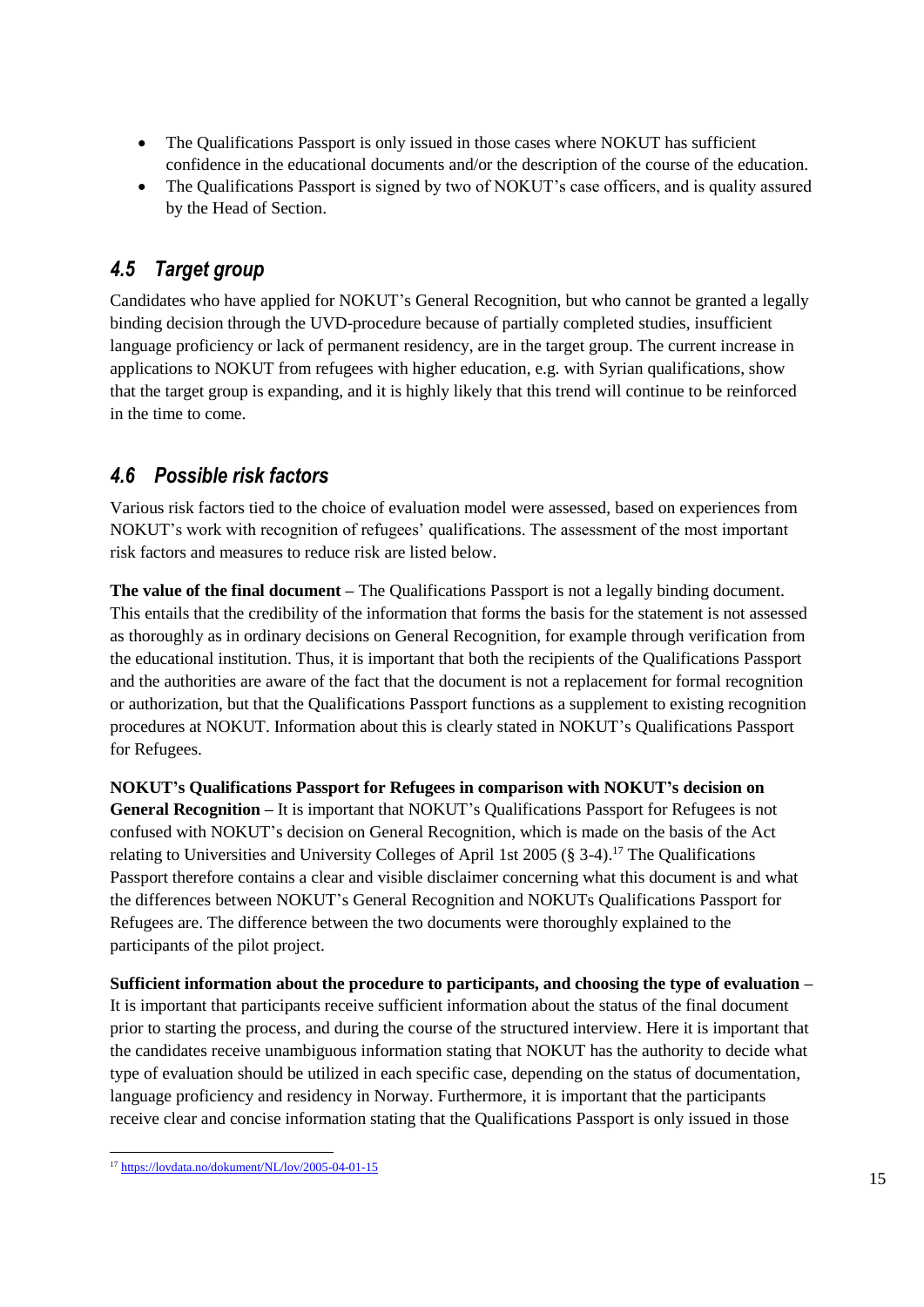cases where NOKUT places sufficient trust in educational documents and/or descriptions of the course of the education.

**The use of an interpreter –** The majority of the structured interviews can be carried out by those of NOKUT's case officers who have the necessary language proficiency, which includes relevant languages such as Arabic, Dari/Farsi and English. In those cases where NOKUT cannot provide the necessary language proficiency to carry out an interview, the need for interpretation services will arise.

**Vetting information** – In the pilot project, it was important to utilize a method that contributed to ensuring a credible connection between the candidates' identity, identity documentation, and the presented educational documentation. In connection with the face-to-face interviews, identity documentation for all the applicants was vetted, and the information in the identity documentation was compared to information in the presented educational documentation. In order to be able to vet information about identity and educational documentation for candidates who could not appear in person, we chose to use Skype interviews, where this documentation must be exhibited upon connection, as with the face-to-face interviews. The use of video conferences is considered a success.

## <span id="page-22-0"></span>*4.7 Advantages*

- All refugees with higher education, even with insufficient or missing documentation, will have an actual and timely offer from NOKUT to have their competences evaluated, and to receive advice about the road ahead. This may contribute to a more targeted and effective integration process.
- Norwegian authorities (the integration sector, employers, and educational institutions) will be given quicker assistance in their work with necessary measures. The Qualifications Passport contains useful and very relevant information that is considered easily comprehensible by the aforementioned authorities, with the main focus placed on the refugees' highest qualification achieved.
- Differentiation between regular recognition and the Qualifications Passport leads to more effcient use of society's resources.
- The scheme can be implemented relatively quickly, as NOKUT has experienced and highly qualified case officers who can to some extent be released to perform these tasks through recruitment of other personnel to handle less complicated recognition cases.
- Many of the experienced case officers at NOKUT master important languages that are relevant considering the refugees' background. This reduces the need for interpretation services.
- NOKUT has high credibility in society at large when it comes to evaluation of education. The labour market, the higher educational institutions and the integration sector are all familiar with NOKUT's work with – and competence on – foreign education.
- NOKUT's role as the contact point for the recognition of professional qualifications for professions regulated by Directive 2005/36/EC entails that NOKUT has the coordinating responsibility for the different recognition- and authorization procedures for regulated professions. Through this, NOKUT has obtained extensive experience in guiding people with foreign qualifications who are in need of authorization, recognition and capacitation.
- NOKUT's role in supervising Norwegian educational institutions and its role as ENIC-NARIC office based on the Lisbon Convention entails that we are in close contact with Norwegian universities, university colleges and higher vocational institutions. Through this,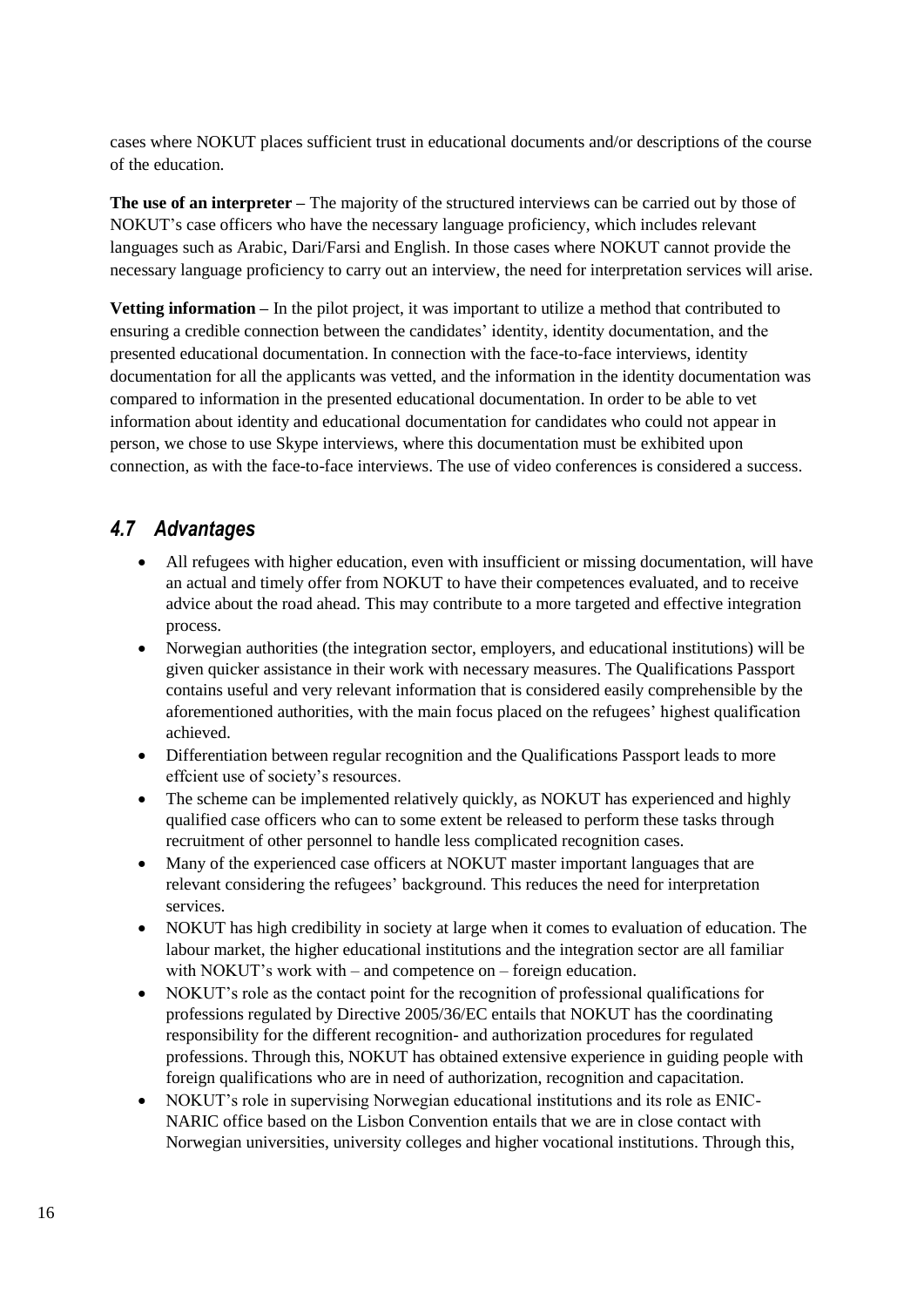NOKUT possesses high competence on further studies, admissions, specific recognition and supplementary education.

# <span id="page-23-0"></span>**5 Suggestion for a new scheme as a supplemet to existing recognition procedures**

#### <span id="page-23-1"></span>*5.1 Suggestion for a model for a permanent scheme*

The conclusion after finalizing the project is that NOKUT's Qualifications Passport for Refugees should be continued to become a permanent scheme as a supplement to NOKUT's existing recognition procedures.

NOKUT's experiences show that an expanding group of refugees with higher education will be left on the margins of established recognition procedures in the future. These refugees with higher education, even with insufficient or missing documentation, will be offered a service from NOKUT to have their qualifications evaluated through the Qualifications Passport, in addition to receiving qualified advice about the road ahead. This could have a positive impact on integration of the individual.

Testing of the pilot project model was successful. Feedback from all affected parties was positive. Advantages of implementation of the Qualifications Passport include the following:

- The scheme is based on NOKUT's experience with recognition of refugees' qualifications over several years, and is adapted to all groups of refugees and persons in a refugee-like situation. It applies to the expanding group of persons who do not have the possibility of getting their education recognized, either through document-based methods or the UVDprocedure, due to lack of permanent residency in Norway, insufficient language proficiency or partially completed education.
- The scheme can be implemented relatively quickly. NOKUT has experienced and highly qualified personnel who can to some extent be released to perform these tasks, through the recruitment of other personnel to handle less complicated recognition cases.
- Many of the experienced case officers at NOKUT master important languages that are relevant considering the refugees' background. This reduces the need for interpretation services.
- The methods and tools suggested in the permanent scheme have been tested in the pilot period and further developed in accordance with input from employers, the higher education sector and the integration sector.

Based on the experiences gathered in the pilot project, NOKUT suggests the following model for a permanent scheme: